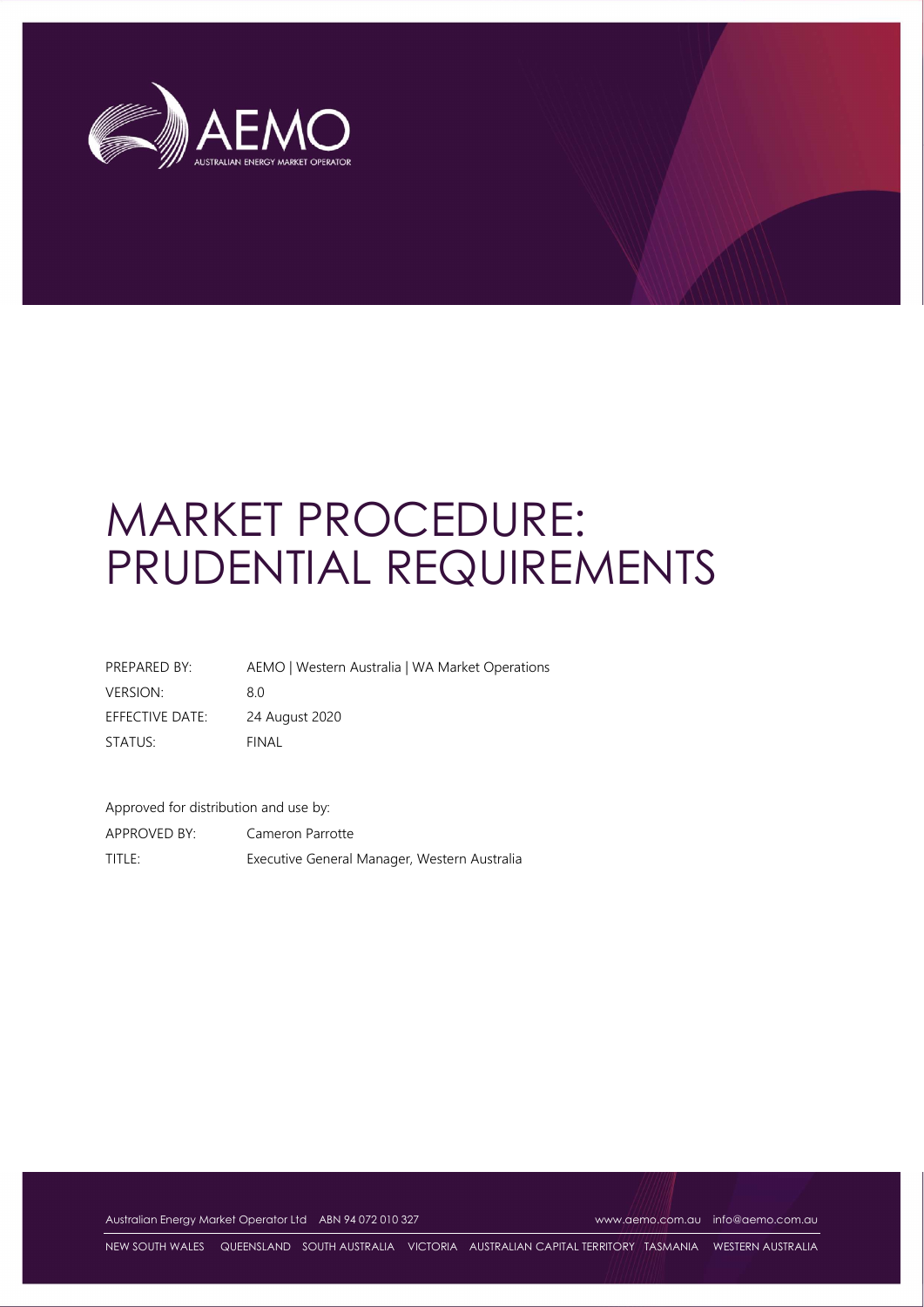

# VERSION RELEASE HISTORY

| Version | <b>Effective Date</b> | <b>Summary of Changes</b>                                                                                                                                                                                                                                                                                                                                                     |
|---------|-----------------------|-------------------------------------------------------------------------------------------------------------------------------------------------------------------------------------------------------------------------------------------------------------------------------------------------------------------------------------------------------------------------------|
| 1.0     | 12 September 2006     | Market Procedure for Prudential Requirements                                                                                                                                                                                                                                                                                                                                  |
| 2.0     | 15 October 2008       | Amendments to Market Procedure resulting from PC_2008_08                                                                                                                                                                                                                                                                                                                      |
| 3.0     | 1 May 2014            | Amendments to Market Procedure resulting from PC_2013_04                                                                                                                                                                                                                                                                                                                      |
| 4.0     | 30 November 2015      | Changes resulting from the transfer of functions from the IMO to AEMO                                                                                                                                                                                                                                                                                                         |
| 5.0     | 18 April 2017         | Changes resulting from the transfer of System Management functions to<br><b>AEMO</b>                                                                                                                                                                                                                                                                                          |
| 6.0     | 27 June 2019          | Changes resulting from Procedure Change Proposal AEPC_2019_03<br>$\bullet$<br>related to the Rule Change Proposal RC_2017_06: Reduction of the<br>prudential exposure in the Reserve Capacity Mechanism<br>Changes to Credit Support arrangements to reflect Security Deposit<br>$\bullet$<br>deeds and directions<br>Updates to reflect AEMO's new Market Procedure template |
| 7.0     | 9 December 2019       | Changes resulting from Procedure Change Proposal AEPC_2019_11. These<br>changes are an update to the calculation of the anticipated maximum<br>exposure for a Market Participant for which at least three full months of Non-<br>STEM settlement data is available                                                                                                            |
| 8.0     | 24 August 2020        | Changes resulting from AEPC_2020_06 to improve the accuracy of the<br>calculation of a Market Participant's Outstanding Amount                                                                                                                                                                                                                                                |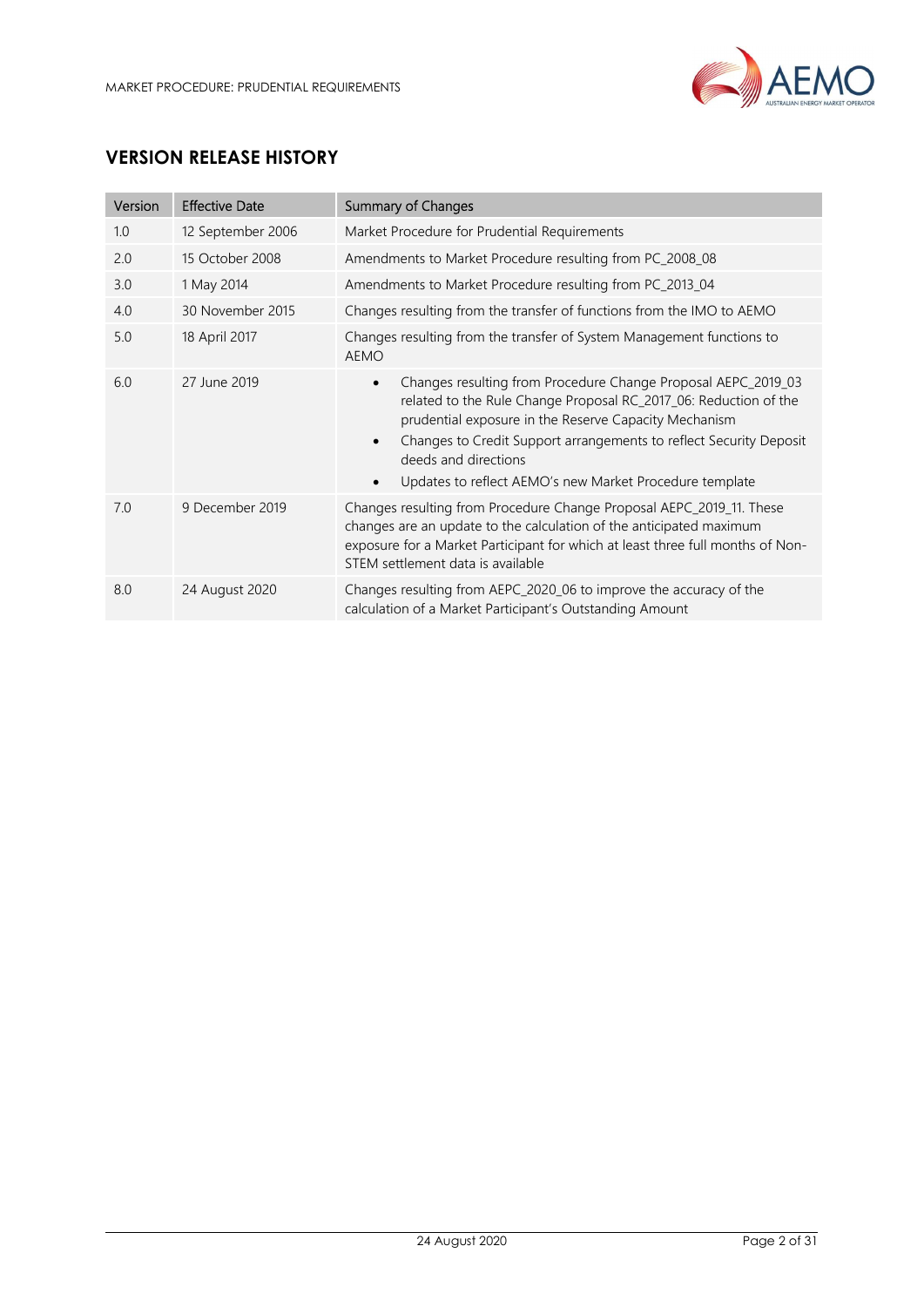

#### **CONTENTS**

| 1.    | <b>INTRODUCTION</b>                                                                               | 5              |
|-------|---------------------------------------------------------------------------------------------------|----------------|
| 1.1.  | Purpose and scope                                                                                 | 5              |
| 1.2.  | Definitions and Interpretation                                                                    | 5              |
| 1.3.  | <b>Related Documents</b>                                                                          | $\overline{7}$ |
| 2.    | <b>CREDIT LIMITS [CLAUSE 2.37.4]</b>                                                              | 8              |
| 2.1.  | Credit Limit Determination                                                                        | 8              |
| 2.2.  | Credit Limit Determination for a Market Participant for which At Least Three Full Months of Non-  |                |
|       | STEM Settlement Data is Available                                                                 | 8              |
| 2.3.  | Credit Limit Determination for a Market Participant for which Less Than Three Months of Non-      |                |
|       | STEM Settlement Data is Available                                                                 | 10             |
| 2.4.  | Credit Limit Determination for a Market Generator Adding One or More New Facilities               | 11             |
| 2.5.  | Credit Limit Determination for a Market Customer Adding One or More New End-Consumers or<br>Loads | 11             |
| 2.6.  | Credit Limit Determination for a Market Participant Adding One or More New DSPs                   | 12             |
| 2.7.  | Notifying a Market Participant of its Credit Limit                                                | 13             |
| 2.8.  | Changes in Circumstances Affecting a Market Participant's Credit Limit                            | 13             |
| 3.    | <b>CREDIT SUPPORT</b>                                                                             | 15             |
| 3.1.  | <b>Credit Support Delivery Process</b>                                                            | 15             |
| 3.2.  | Amount of Credit Support                                                                          | 16             |
| 3.3.  | Credit Support Effective Date                                                                     | 16             |
| 3.4.  | Maintaining Credit Support                                                                        | 16             |
| 3.5.  | Withdrawing Credit Support                                                                        | 17             |
| 3.6.  | <b>Credit Support Arrangements</b>                                                                | 17             |
| 3.7.  | Submitting Guarantees or Bank Undertakings                                                        | 18             |
| 3.8.  | <b>Submitting Security Deposits</b>                                                               | 19             |
| 3.9.  | AEMO's Process of Reviewing Credit Support Arrangements                                           | 20             |
| 3.10. | Further Steps by AEMO with respect to Credit Support Arrangements                                 | 20             |
| 3.11. | Replacing a Credit Support Arrangement                                                            | 21             |
| 3.12. | Holding Security Deposits and Associated Costs                                                    | 21             |
| 4.    | <b>ACCEPTABLE CREDIT CRITERIA</b>                                                                 | 22             |
| 4.1.  | Completing the Acceptable Credit Criteria Form                                                    | 22             |
| 4.2.  | Maintaining the List of Entities Meeting the Acceptable Credit Criteria                           | 22             |
| 5.    | PRUDENTIAL SECURITY                                                                               | 23             |
| 5.1.  | <b>Outstanding Amount</b>                                                                         | 23             |
| 5.2.  | Estimation Methodology for the Purposes of Determining the Outstanding Amount                     | 25             |
| 5.3.  | Voluntary Prepayment                                                                              | 27             |
| 5.4.  | <b>Trading Margin</b>                                                                             | 27             |
| 5.5.  | Margin Call                                                                                       | 27             |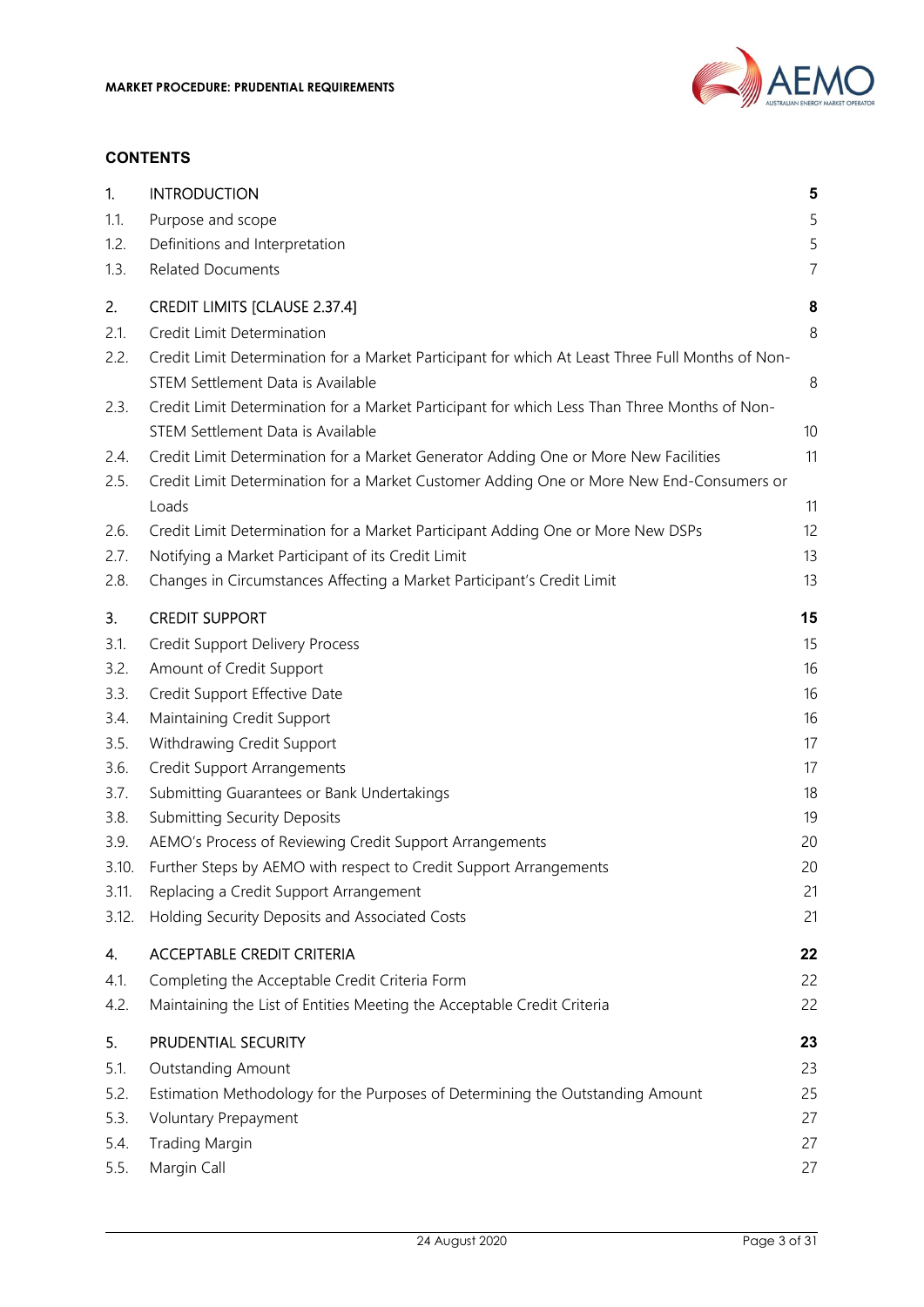

5.6. Prudential Risk Report 28

APPENDIX A. FACTORS TO BE TAKEN INTO ACCOUNT IN DETERMINING THE EXPECTED VALUE OF A TRANSACTION [CLAUSE 2.41.5] 30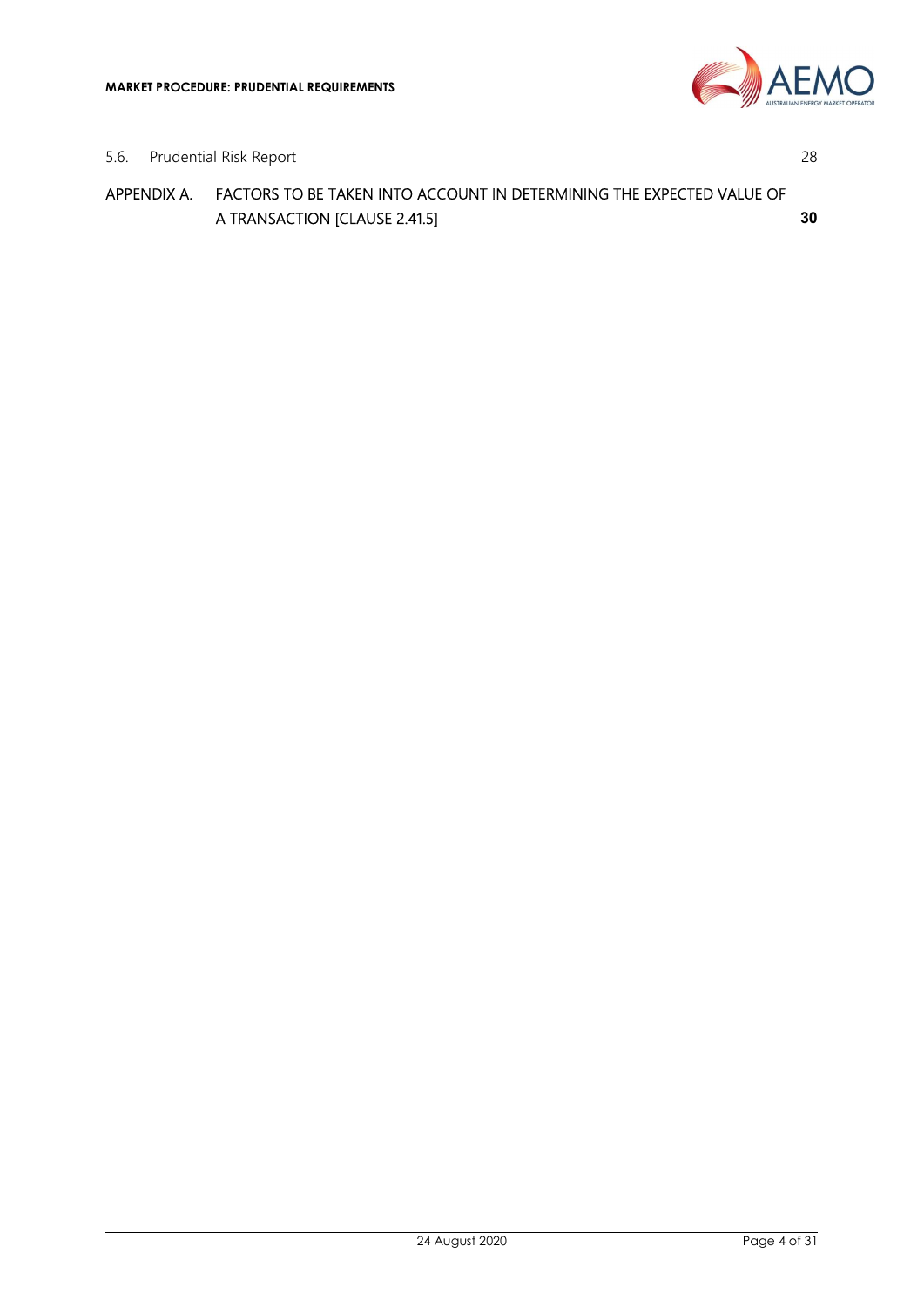

## 1. INTRODUCTION

#### 1.1. Purpose and scope

- 1.1.1. This is the Market Procedure: Prudential Requirements (Procedure) made in accordance with AEMO's functions under clause 2.1A.2(h) of the Wholesale Electricity Market Rules (WEM Rules). This Procedure is also made under clause 2.43.1 of the WEM Rules.
- 1.1.2. This Procedure has effect only for the purposes set out in the WEM Rules and the WEM Rules prevail over this Procedure to the extent of any inconsistency.
- 1.1.3. The purpose of this Procedure is to outline:
	- (a) how AEMO will determine Credit Limits;
	- (b) the arrangements for Credit Support, including:
		- (i) the form of acceptable guarantees and bank undertakings;
		- (ii) where and how AEMO will hold cash deposits and how the costs and fees of holding cash deposits will be met; and
		- (iii) the application of monies drawn upon from Credit Support in respect of amounts owed by the relevant Market Participant to AEMO;
	- (c) how AEMO will assess persons against the Acceptable Credit Criteria;
	- (d) how AEMO will calculate Trading Margins;
	- (e) how AEMO will issue Margin Calls;
	- (f) the factors to be taken into account to determine the expected value of transactions; and
	- (g) other matters relating to Credit Limits, Credit Support, Trading Limits, the Outstanding Amount, Trading Margins and Margin Calls under sections 2.37 to 2.42 of the WEM Rules.
- 1.1.4. In this Procedure, where obligations are conferred on a Rule Participant, that Rule Participant must comply with the relevant obligations in accordance with clauses 2.9.7, 2.9.7A, 2.9.7B, 2.9.7C and 2.9.8 of the WEM Rules, as applicable.
- 1.1.5. Reference to particular WEM Rules within the Procedure in bold and square brackets [clause XX] are included for convenience only and are not part of this Procedure.

#### 1.2. Definitions and Interpretation

1.2.1. Terms defined in the WEM Rules have the same meanings in this Procedure, unless otherwise specified in this clause. The words, phrases and abbreviations in Table 1 have the meanings set out opposite them when used in this Procedure.

| Term                         | <b>Definition</b>                                                                                                                                                                                                                                                                                 |
|------------------------------|---------------------------------------------------------------------------------------------------------------------------------------------------------------------------------------------------------------------------------------------------------------------------------------------------|
| Ancillary Service Settlement | The process of calculating a Rule Participant's net settlement amount for all<br>transactions and amounts pertaining to their Ancillary Service settlement<br>amount in accordance with section 9.9 of the WEM Rules and reflected in<br>the Non-STEM Settlement Statement for the Trading Month. |

#### Table 1 Defined terms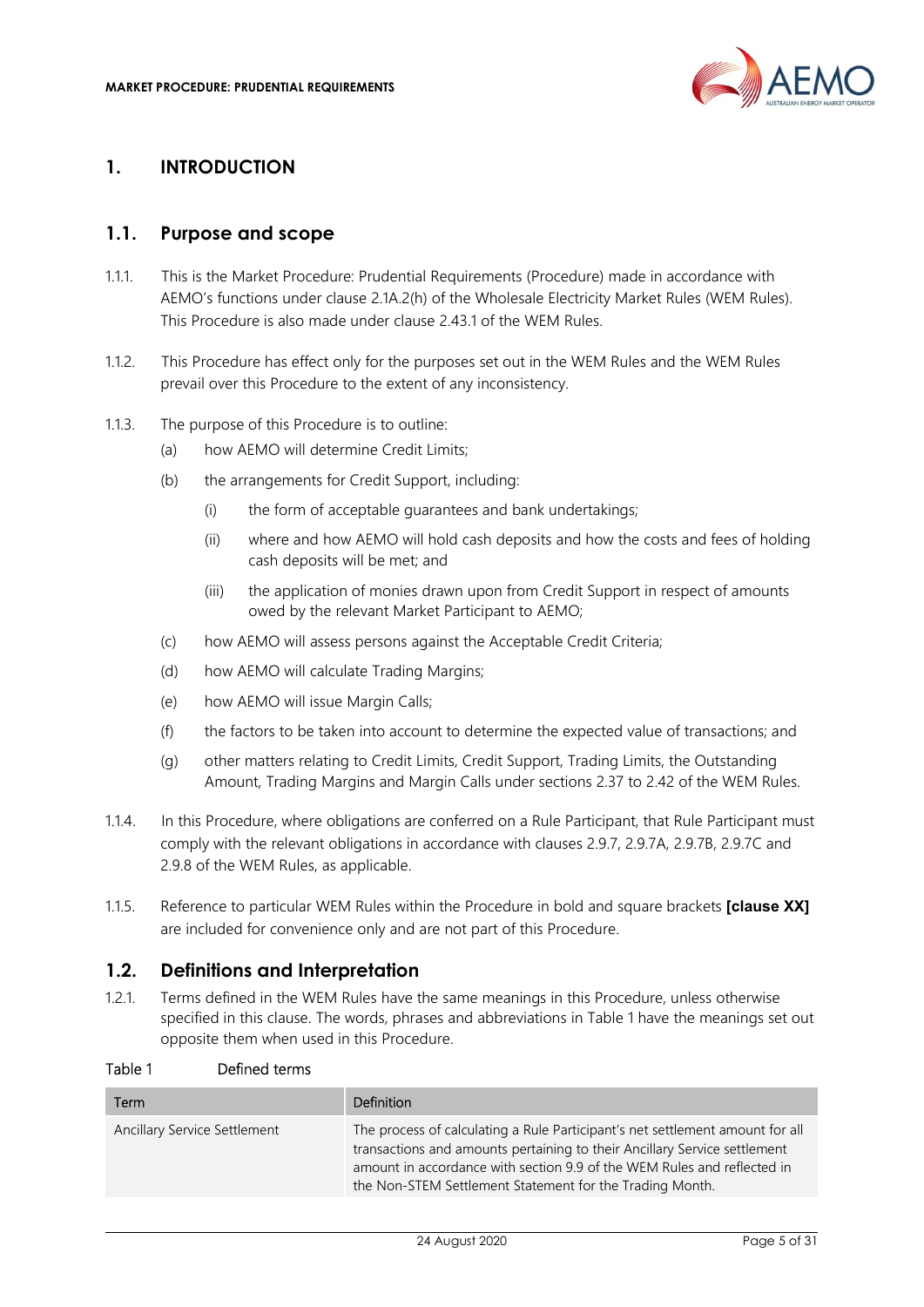

| Term                                                  | <b>Definition</b>                                                                                                                                                                                                                                                                                                                                                                                                                                            |
|-------------------------------------------------------|--------------------------------------------------------------------------------------------------------------------------------------------------------------------------------------------------------------------------------------------------------------------------------------------------------------------------------------------------------------------------------------------------------------------------------------------------------------|
|                                                       |                                                                                                                                                                                                                                                                                                                                                                                                                                                              |
| Credit Support Effective Date                         | For a Market Participant, the date determined by AEMO by which the<br>Market Participant's Credit Support must become duly effective.                                                                                                                                                                                                                                                                                                                        |
| Due Date                                              | The date specified by AEMO in respect of a step in this Market Procedure.                                                                                                                                                                                                                                                                                                                                                                                    |
| Market Participant Fee Settlement                     | The process of calculating a Rule Participant's net settlement amount for all<br>transactions and amounts pertaining to its fees associated with the services<br>provided by AEMO (including in its capacity as System Management), and<br>the Economic Regulation Authority as described in section 2.24 of the WEM<br>Rules, in accordance with section 9.13 of the WEM Rules and reflected in the<br>Non-STEM Settlement Statement for the Trading Month. |
| Non-Short Term Energy Market<br>(Non-STEM) Settlement | The process of calculating a Rule Participant's net settlement amount for all<br>transactions and amounts, other than those pertaining to the STEM, in<br>accordance with section 9.14 of the WEM Rules.                                                                                                                                                                                                                                                     |
| <b>Outage Compensation Settlement</b>                 | The process of calculating a Rule Participant's net settlement amount for all<br>transactions and amounts pertaining to its Outage compensation<br>settlement amount in accordance with section 9.10 of the WEM Rules, which<br>is reflected in the Non-STEM Settlement Statement for the Trading Month.                                                                                                                                                     |
| <b>Reconciliation Settlement</b>                      | The process of calculating a Rule Participant's net settlement amount for all<br>transactions and amounts pertaining to their reconciliation settlement<br>amount in accordance with section 9.11 of the WEM Rules, which is reflected<br>in the Non-STEM Settlement Statement for the Trading Month.                                                                                                                                                        |
| <b>Reserve Capacity Settlement</b>                    | The process of calculating a Rule Participant's net settlement amount for all<br>transactions and amounts pertaining to their Reserve Capacity settlement<br>amount in accordance with section 9.7 of the WEM Rules, which is reflected<br>in the Non-STEM Settlement Statement for the Trading Month.                                                                                                                                                       |
| <b>STEM Settlement</b>                                | The process of calculating a Rule Participant's net settlement amount for all<br>transactions and amounts pertaining to their STEM settlement amount in<br>accordance with section 9.6 of the WEM Rules, which is reflected in the<br>STEM Settlement Statement for the Trading Week.                                                                                                                                                                        |
| <b>Treasury Corporation</b>                           | A central borrowing authority of an Australian State or Territory, of which<br>authority has been established by an Act of Parliament of that State or<br>Territory.                                                                                                                                                                                                                                                                                         |
| Wholesale Electricity Market System<br>(WEMS)         | AEMO's IT interface used to administer, operate and settle the Wholesale<br>Electricity Market (WEM).                                                                                                                                                                                                                                                                                                                                                        |

1.2.2. The following principles of interpretation apply to this Procedure, unless otherwise expressly indicated:

- a) references to time are references to Australian Western Standard Time;
- b) terms that are capitalised, but not defined in this Procedure, have the meaning given in the WEM Rules;
- c) to the extent that this Procedure is inconsistent with the WEM Rules, the WEM Rules prevail to the extent of the inconsistency;
- d) a reference to the WEM Rules or Market Procedures includes any associated forms required or contemplated by the WEM Rules or Market Procedures;
- e) words expressed in the singular include the plural and vice versa; and
- f) conventions specified in sections 1.3 to 1.5 of the WEM Rules apply.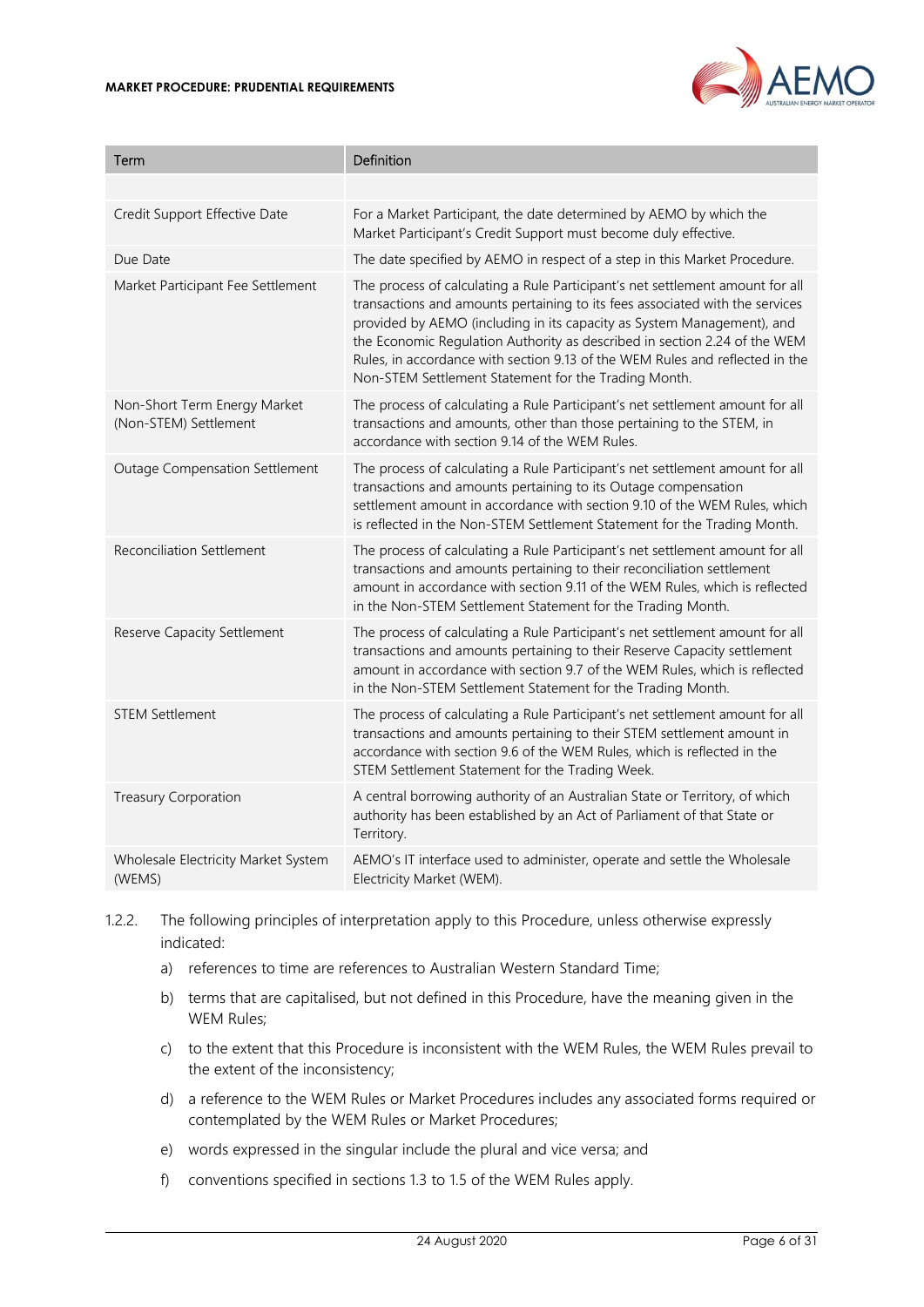

- 1.2.3. The appendices contained within this Procedure form part of the Procedure and are legally enforceable.
- 1.2.4. AEMO may, in its absolute discretion, amend and publish on the Market Web Site, any market documents and user guides listed in step 1.3.1.
- 1.2.5. A Market Participant, wishing to use any market document listed in step 1.3.1, must ensure that it downloads the current version from the Market Web Site.
- 1.2.6. If AEMO amends and publishes a market document listed in step 1.3.1, prior to a Market Participant's provision of Credit Support under this Procedure, AEMO must apply the amended and published version of that market document to assess compliance of the Credit Support.

#### 1.3. Related Documents

- 1.3.1. The following Market Procedures, market documents and user guides (available on the Market Web Site<sup>123</sup>) provide background information to this Procedure:
	- (a) Market Procedure: Rule Participant Registration and Deregistration;
	- (b) Market Procedure: Settlement;
	- (c) Market Procedure: Reserve Capacity Security;
	- (d) Market Procedure: Notices and Communications;
	- (e) Market Procedure: Information Confidentiality;
	- (f) Market Procedure: Balancing Market Forecast
	- (g) Proforma deeds for:
		- (i) Bank undertaking for Credit Support;
		- (ii) Guarantee for Credit Support;
		- (iii) Security Deposit for Credit Support;
		- (iv) Security Deposit for Credit Support (provided by third party); and
		- (v) Voluntary prepayments;
	- (h) Change of contact details form;
	- (i) Contact details of guarantee/bank undertakings form;
	- (j) Security Deposit instructions;
	- (k) Acceptable Credit Criteria form;
	- (l) List of entities meeting the Acceptable Credit Criteria;
	- (m) WEMS MPI User Guide; and
	- (n) WEM Metering, Settlement and Prudential Calculations.

<sup>&</sup>lt;sup>1</sup> Available at http://aemo.com.au/Electricity/Wholesale-Electricity-Market-WEM/Procedures.

<sup>&</sup>lt;sup>2</sup> Available at https://aemo.com.au/en/energy-systems/electricity/wholesale-electricity-market-wem/procedures-policies-andguides/guides

<sup>&</sup>lt;sup>3</sup> Available at https://aemo.com.au/energy-systems/electricity/wholesale-electricity-market-wem/market-operations/creditsupport-and-reserve-capacity-security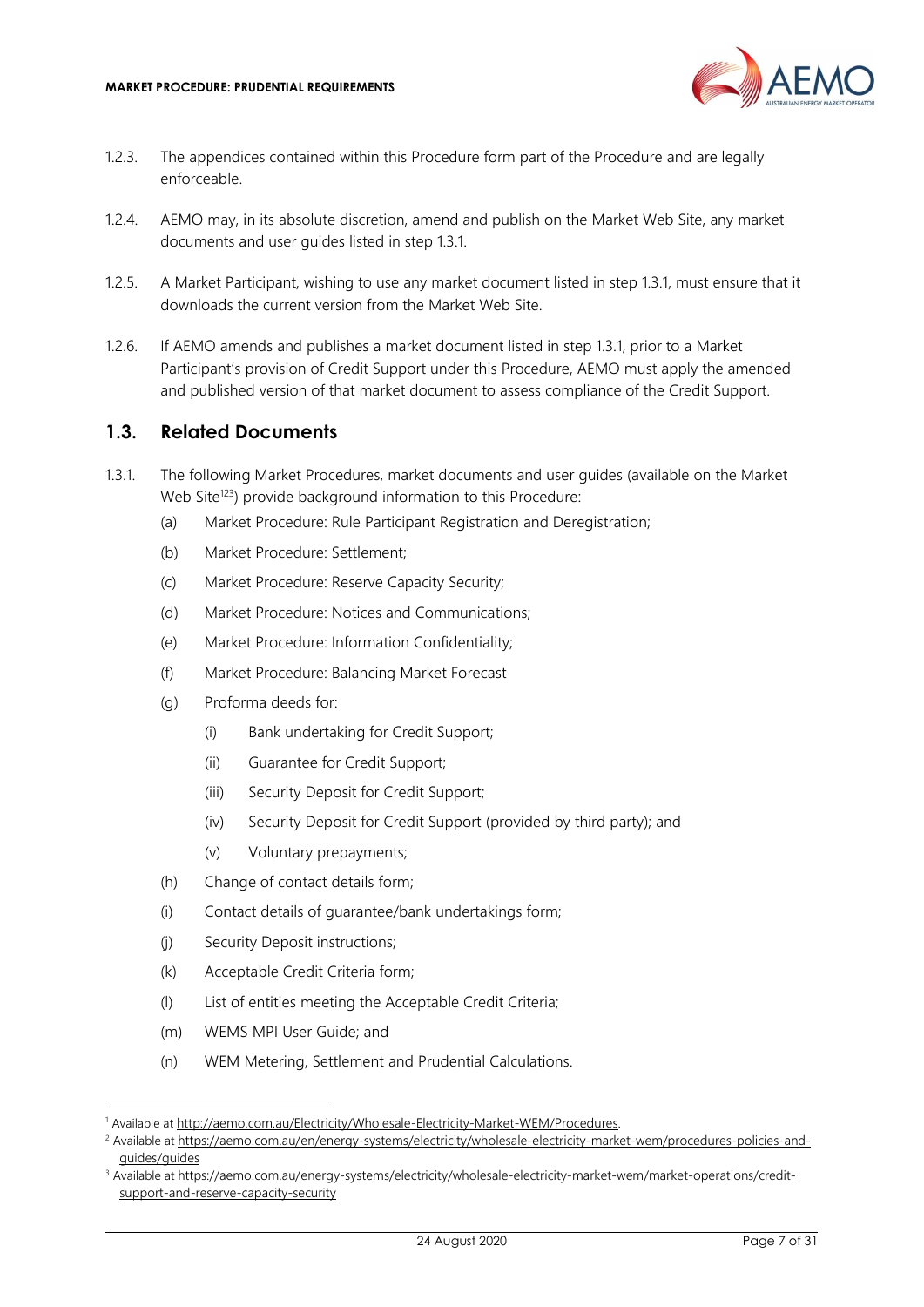

## 2. CREDIT LIMITS [CLAUSE 2.37.4]

## 2.1. Credit Limit Determination

- 2.1.1. When determining, reviewing and revising a Market Participant's Credit Limit in accordance with clauses 2.37.2 and 2.37.3 of the WEM Rules, AEMO must take into account the principles laid out in clause 2.37.4 [clause 2.37.1].
- 2.1.2. AEMO must apply clause 2.37.4 of the WEM Rules as follows:
	- (a) For a Market Participant for which at least three full months of data from the Non-STEM Settlement process is available, AEMO must determine a Credit Limit in accordance with step 2.2.
	- (b) For a Market Participant for which less than three full months of data from the Non-STEM Settlement process is available, AEMO must determine an initial Credit Limit in accordance with step 2.3.

## 2.2. Credit Limit Determination for a Market Participant for which At Least Three Full Months of Non-STEM Settlement Data is Available

- 2.2.1. When reviewing or revising a Market Participant's Credit Limit in accordance with clauses 2.37.2 or 2.37.3 of the WEM Rules, AEMO must determine the Credit Limit as the sum of the anticipated maximum exposure (AME) determined in step 2.2.2 and any amount determined in step 2.2.3.
- 2.2.2. AEMO must determine a Market Participant's AME using up to 24 months of available STEM Settlement and Non-STEM Settlement data from the period preceding the date on which the Credit Limit is determined, in the order listed below:
	- (a) For each invoiced Trading Month for Non-STEM Settlement Statements, AEMO must calculate the Trading Day Non-STEM Settlement exposure for each Trading Day of the Trading Month for the Market Participant. This Trading Day Non-STEM Settlement exposure is calculated as:

$$
\left\{\frac{RCSA(p,m)+ASSA(p,m)+COCSA(p,m)+RSA(p,m)+MPFSA(p,m)}{n}+\sum_{t=1}^{48}BSA(p,d,t)\right\}
$$

where:

 $RCSA(p, m)$  is the Reserve Capacity Settlement amount for Market Participant p for Trading Month m calculated in accordance with clause 9.7.1 of the WEM Rules and the Market Procedure: Settlement;

 $ASSA(p, m)$  is the Ancillary Service Settlement amount for Market Participant p for Trading Month m calculated in accordance with clause 9.9.1 of the WEM Rules and the Market Procedure: Settlement;

 $COCSA(p, m)$  is the Outage Compensation Settlement amount for Market Participant p for Trading Month m calculated in accordance with clause 9.10.1 of the WEM Rules and the Market Procedure: Settlement;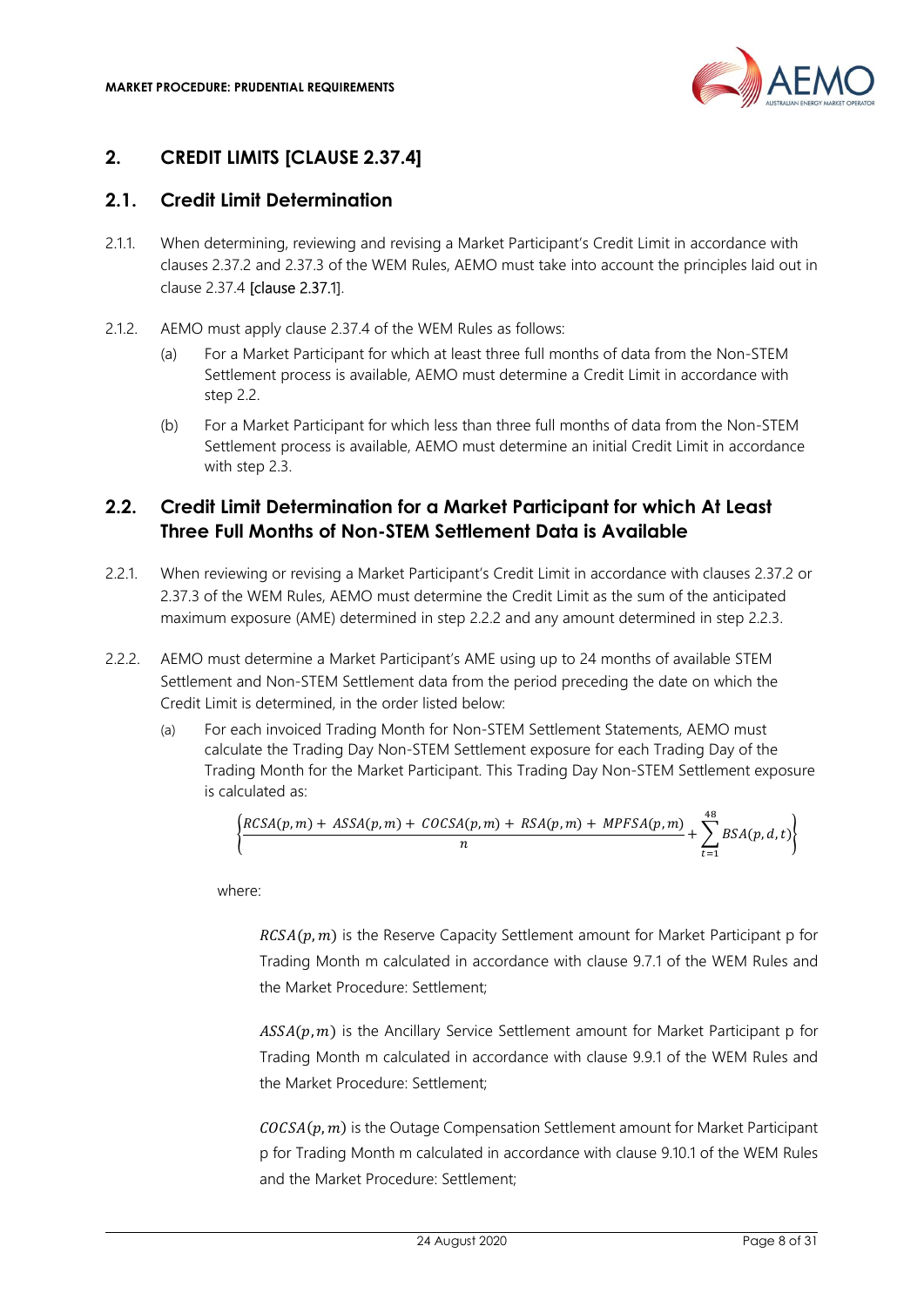

 $RSA(p, m)$  is the Reconciliation Settlement amount for Market Participant p for Trading Month m calculated in accordance with clause 9.11.1 of the WEM Rules and the Market Procedure: Settlement;

 $MPFSA(p, m)$  is the applicable Market Participant Fee Settlement amount for Market Participant p for Trading Month m calculated in accordance with clause 9.13.1 of the WEM Rules and the Market Procedure: Settlement;

 $\sum_{t=1}^{48} BSA(p, d, t)$  is the sum of the Balancing Settlement amounts for Market Participant p for all Trading Intervals t of Trading Day d calculated in accordance with clause 9.8.1 of the WEM Rules and the Market Procedure: Settlement; and

 $n$  is the number of Trading Days in Trading Month m.

- (b) Using the Trading Day Non-STEM Settlement exposure, AEMO must calculate the total running 70-day exposure, for all consecutive 70-day periods from the last day of the most recently settled Trading Month up to a maximum of 24 months prior to the time of calculation.
- (c) AEMO must determine the highest running 70-day exposure as the Market Participant's maximum exposure in the Non-STEM Settlement process.
- (d) If the Market Participant participated in the STEM over that period, AEMO must also calculate the Trading Day STEM exposure for the Market Participant. This is calculated as:

$$
\Big\{\!\frac{STEMSA(p,w)}{m}\!\Big\}
$$

where:

 $STEMSA(p, w)$  is the STEM Settlement amount for Market Participant p for Trading Week w calculated in accordance with clause 9.6.1 of the WEM Rules and the Market Procedure: Settlement; and

 $m$  is the number of Trading Days in Trading Week w.

- (e) Using the Trading Day STEM exposure, AEMO must calculate the total running 15-day exposure, for all consecutive 15-day periods from the last day of the most recently settled Trading Week up to a maximum of 24 months prior to the time of calculation.
- (f) AEMO must determine the highest running 15-day exposure as the Market Participant's maximum exposure in the STEM Settlement process.
- (g) The AME is the sum of the 70-day maximum Non-STEM Settlement exposure and 15-day maximum STEM Settlement exposure.
- 2.2.3. In addition to the amount determined in step 2.2.2, AEMO may, in its absolute discretion, decide to apply an amount determined in accordance with:
	- (a) clause 2.37.5(k) of the WEM Rules, which outlines that AEMO may take into account any other factor (in addition to those listed in clause 2.37.5(a) to (j) of the WEM Rules), it considers relevant in determining the Market Participant's Credit Limit; or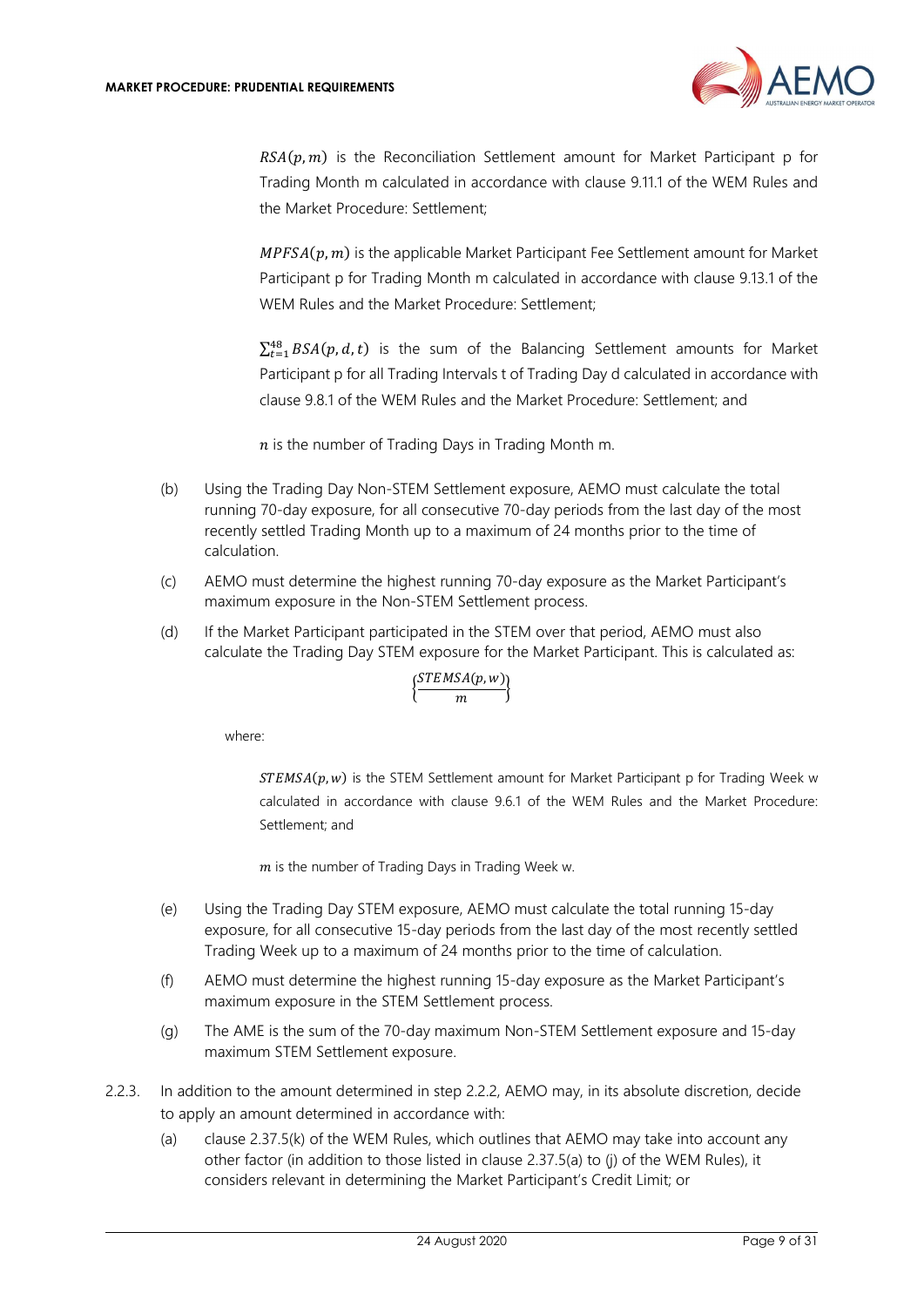

(b) clause 2.37.6 of the WEM Rules which outlines that, in determining a Market Participant's Credit Limited under clause 2.37.4 of the WEM Rules, AEMO may, to the extent it considers relevant, take into account a minimum amount that it considers would adequately protect the WEM if a Suspension Event were to occur in relation to that Market Participant.

## 2.3. Credit Limit Determination for a Market Participant for which Less Than Three Months of Non-STEM Settlement Data is Available

- 2.3.1. For a Market Participant for which less than three full months of Non-STEM Settlement data, or no data<sup>4</sup> , is available, AEMO must determine an initial Credit Limit for that Market Participant in accordance with step 2.3.2.
- 2.3.2. AEMO must determine the type of Market Participant in accordance with Table 2 and set the Market Participant's initial Credit Limit as the sum of:
	- (a) the amount determined under steps 2.4, 2.5 or 2.6 as applicable; and
	- (b) any amount that AEMO may in its absolute discretion, decide to apply in accordance with:
		- (i) clause 2.37.5(k) of the WEM Rules which outlines that AEMO may take into account any other factor (in addition to those listed in clause 2.37.5(a) to (j)), it considers relevant in determining the Market Participant's Credit Limit; or
		- (ii) clause 2.37.6 of the WEM Rules which outlines that, in determining a Market Participant's Credit Limited under clause 2.37.4, AEMO may, to the extent it considers relevant, take into account a minimum amount that it considers will adequately protect the WEM if a Suspension Event were to occur in relation to that Market Participant.

#### Table 2 Applicable section by Market Participant type

|     | Type of Market Participant                                                                                                                         | Sections in this Procedure                                                                                                                             |
|-----|----------------------------------------------------------------------------------------------------------------------------------------------------|--------------------------------------------------------------------------------------------------------------------------------------------------------|
| (a) | Market Generator adding one or more<br>new Facilities                                                                                              | Section 2.4                                                                                                                                            |
| (b) | Market Customer adding one or more<br>new end-consumers or Loads                                                                                   | Section 2.5                                                                                                                                            |
| (C) | Market Participant that is both a Market<br>Generator and a Market Customer and is<br>adding one or more new Facilities,<br>end-consumers or Loads | Sum of the amounts determined at (a) and (b) in this table (after<br>offsetting positive and negative amounts)                                         |
| (d) | Market Participant with a Demand Side<br>Programme (DSP) <sup>5</sup> adding one or more<br>new DSPs                                               | Sum of the amounts determined at (a), (b) and (c) in this table, if<br>applicable, and Section 2.6 (after offsetting positive and negative<br>amounts) |

<sup>4</sup> All new Market Participants will fall into this category and will have an initial Credit Limit determined for them in accordance with step 2.3.2.

<sup>&</sup>lt;sup>5</sup> Note that under the WEM Rules, a Market Participant electing to register a Demand Side Programme must register itself as a Market Customer. More details on Market Participant registration are available in the Market Procedure: Rule Participant Registration and De-registration.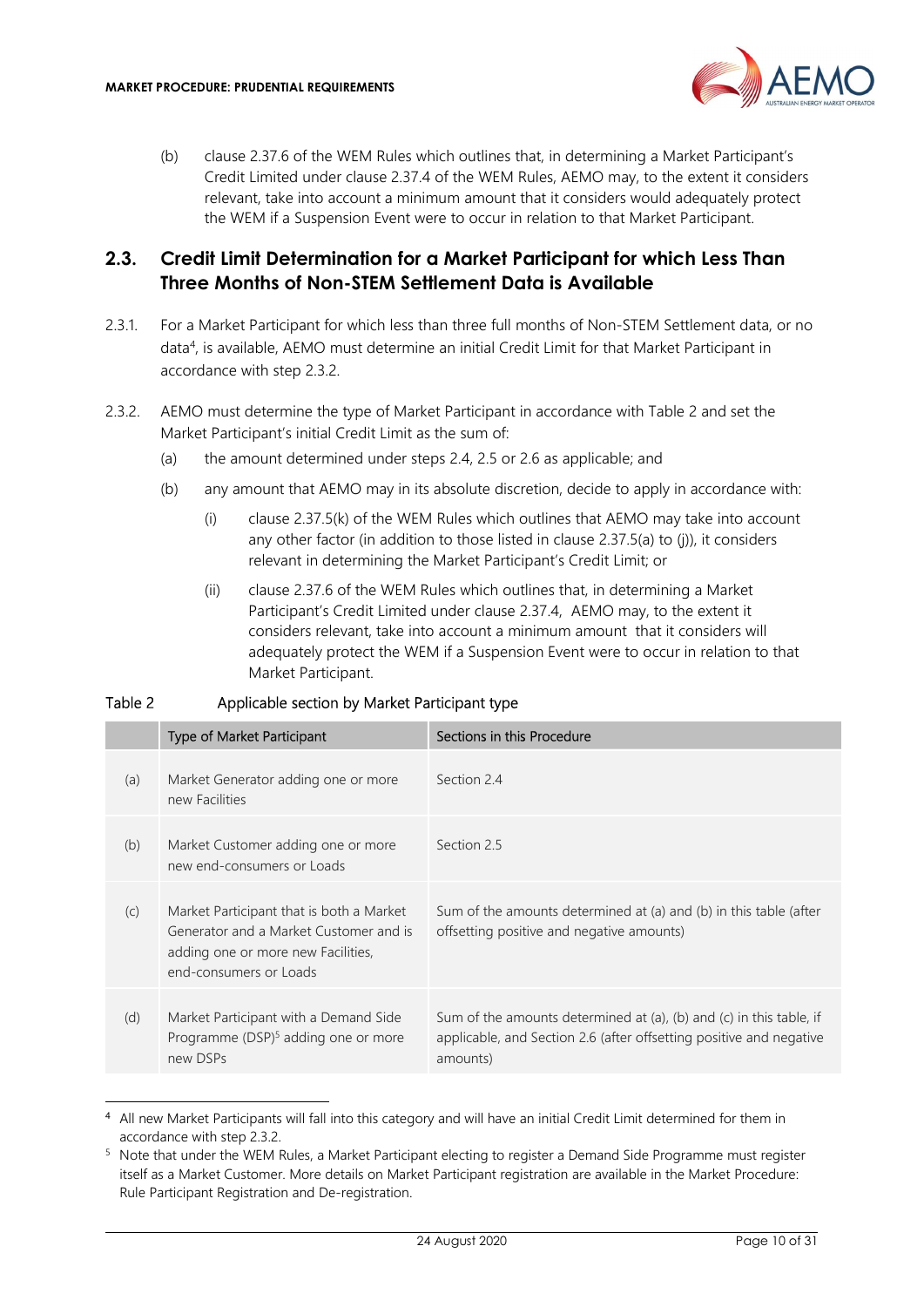

2.3.3. For a new Market Participant or an existing Market Participant adding one or more new Facilities, Loads or DSPs, if AEMO determines that at least three full months of Non-STEM Settlement data has become available and a Credit Limit review or revision is required, AEMO must determine the Market Participant's Credit Limit under section 2.2 of this Procedure.

## 2.4. Credit Limit Determination for a Market Generator Adding One or More New Facilities

- 2.4.1. If not already submitted at the time of Facility registration, or not readily available to AEMO, a new or existing Market Generator adding one or more new Facilities must, by the Due Date, provide the following data to AEMO:
	- (a) the MW value for the minimum stable generation and the maximum Sent Out Capacity for each Facility;
	- (b) the MW quantity of Certified Reserve Capacity for each Facility;
	- (c) the actual or estimated quantity of energy in MWh to be sold under Bilateral Contracts;
	- (d) the MW quantity corresponding to the number of actual or estimated Capacity Credits it intends to trade bilaterally; and
	- (e) the actual or estimated quantity of energy in MWh to be provided for Ancillary Services.
- 2.4.2. AEMO must reasonably estimate the following:
	- (a) the average Balancing Price over the 70 Trading Days prior to the Credit Limit determination;
	- (b) the Ancillary Service Settlement amount, as applicable to the Market Generator;
	- (c) the percentage of time that each Facility is expected to run;
	- (d) the Monthly Reserve Capacity Price;
	- (e) the percentage of Forced Outages that each Facility is likely to experience; and
	- (f) the applicable refund rate calculated in accordance with clause 4.26.1 of the WEM Rules.
- 2.4.3. Based on the data provided in step 2.4.1 and estimates determined in step 2.4.2, AEMO must reasonably assume the following:
	- (a) the maximum quantity of the energy to be bought in the STEM or Balancing Market over 70 Trading Days;
	- (b) the maximum amount of Market Participant Fees and Ancillary Service payments over 70 Trading Days; and
	- (c) the maximum quantity of capacity expected to be on an Outage over 70 Trading Days.
- 2.4.4. Using the assumptions in step 2.4.3, AEMO must determine an initial Credit Limit for the new or existing Market Generator adding one or more new Facilities.

#### 2.5. Credit Limit Determination for a Market Customer Adding One or More New End-Consumers or Loads

2.5.1. If not already submitted at the time of Market Participant registration, or not readily available to AEMO, a new or existing Market Customer adding one or more new end-consumers or Loads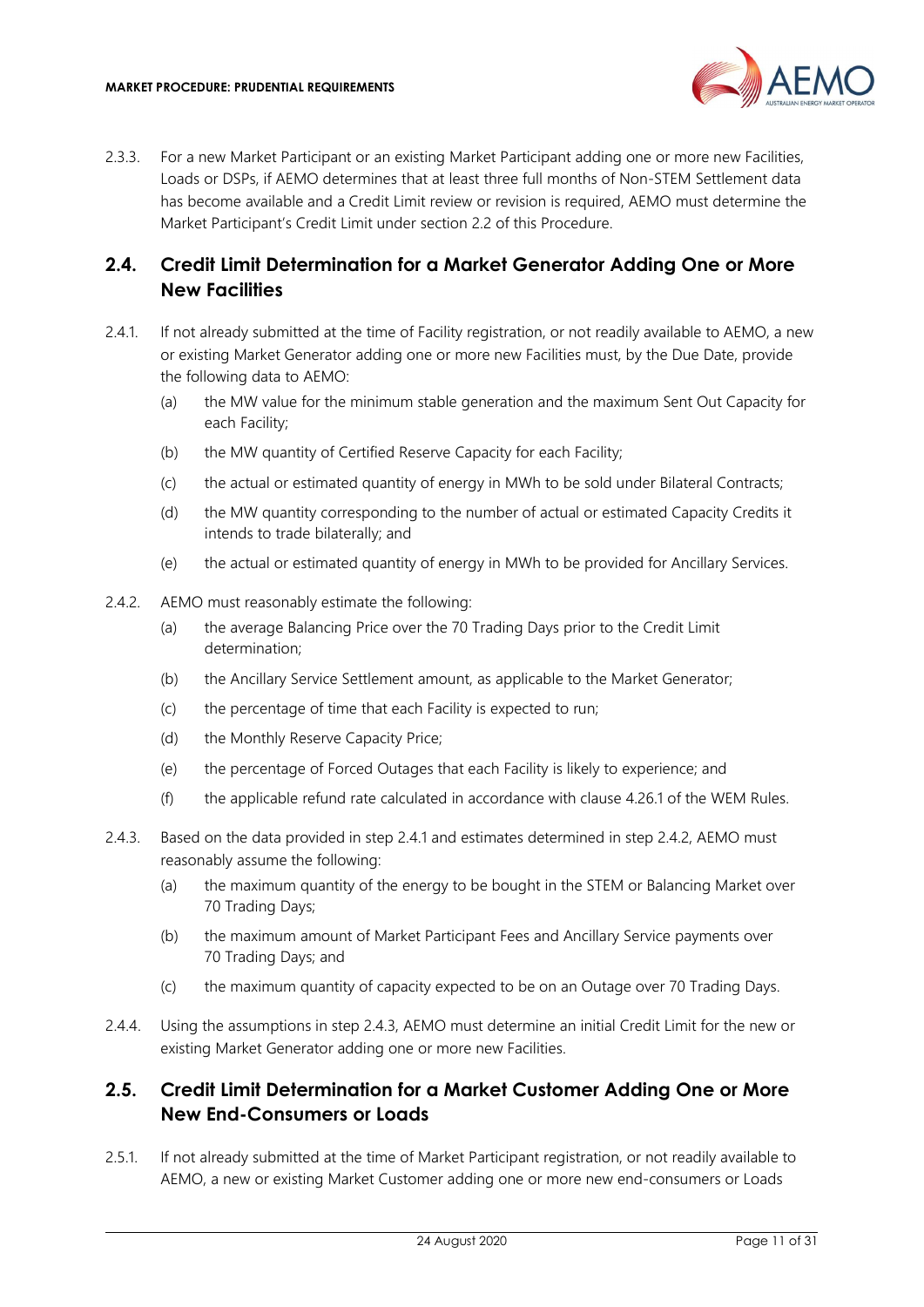

must, by the Due Date, provide the following data to AEMO:

- (a) the actual or forecast quantity of energy in MWh contracted to sell to Load(s);
- (b) the actual or estimated quantity of energy in MWh to be purchased under Bilateral Contracts; and
- (c) the MW quantity corresponding to the number of actual or estimated Capacity Credits it intends to trade bilaterally.
- 2.5.2. AEMO must reasonably estimate the following:
	- (a) the average Balancing Price over the 70 Trading Days prior to the Credit Limit determination;
	- (b) the Ancillary Service Settlement amount, as applicable to the Market Customer;
	- (c) the Monthly Reserve Capacity Price; and
	- (d) the Individual Reserve Capacity Requirement for the Market Customer.
- 2.5.3. Based on the data provided in step 2.5.1 and estimates determined in step 2.5.2, AEMO must reasonably assume the following:
	- (a) the maximum quantity of energy to be bought in the STEM or Balancing Market over 70 Trading Days;
	- (b) the maximum amount of Market Participant Fees and Ancillary Service payments over 70 Trading Days; and
	- (c) the maximum quantity of Capacity Credits to be bought from AEMO over 70 Trading Days.
- 2.5.4. Using the assumptions in step 2.5.3, AEMO must determine an initial Credit Limit for the new or existing Market Customer adding one or more new end-consumers or Loads.

## 2.6. Credit Limit Determination for a Market Participant Adding One or More New DSPs

- 2.6.1. If not already submitted at the time of Market Participant registration, or not readily available to AEMO, a new or existing Market Participant adding one or more new DSPs must, by the Due Date, provide the following data to AEMO:
	- (a) the sum of the expected minimum consumption of all Associated Loads for the DSP in MW and the meter identification number of each Load to be associated;
	- (b) the MW value of Certified Reserve Capacity for the DSP that AEMO reasonably expects is likely to be available during its nominated periods of availability, after netting off capacity required to serve minimum consumption;
	- (c) the nominated periods of availability of the DSP; and
	- (d) the MW quantity corresponding to the number of actual or estimated Capacity Credits it intends to trade bilaterally.
- 2.6.2. AEMO must reasonably estimate the following:
	- (a) the total MW value of Capacity Credits assigned to all of the Market Participant's DSPs;
	- (b) the total MW value of Reserve Capacity Deficit of all of the Market Participant's DSPs;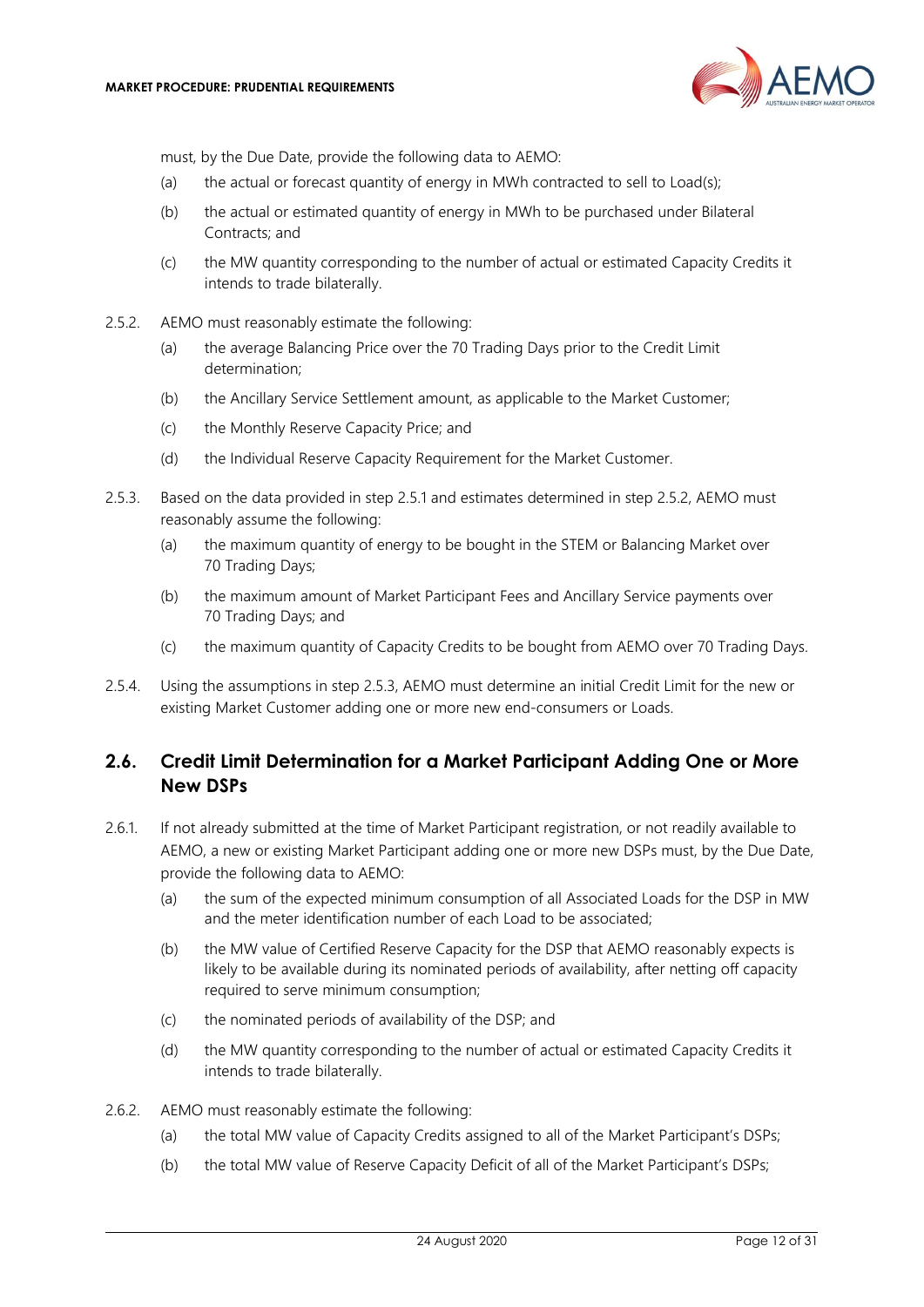

- (c) the total MW value of capacity of all of the Market Participant's DSPs potentially unavailable over 70 Trading Days;
- (d) the Monthly Reserve Capacity Price; and
- (e) the applicable refund rate calculated in accordance with clause 4.26.1 of the WEM Rules.
- 2.6.3. Using the estimates in step 2.6.2, AEMO must determine an initial Credit Limit for a Market Participant adding one or more new DSPs.

#### 2.7. Notifying a Market Participant of its Credit Limit

- 2.7.1. As soon as practicable after determining a Market Participant's Credit Limit, AEMO must notify the Market Participant in writing:
	- (a) of the amount of its Credit Limit [clause 2.37.7], including;
	- (b) details of the basis for the determination of the Credit Limit, with specific references to the factors, specified in clause 2.37.5 of the WEM Rules and this Procedure [clause 2.37.7] and any amount considered under clause 2.37.6 of the WEM Rules, that AEMO must take into account when determining the Market Participant's Credit Limit;
	- (c) whether it is required to submit Credit Support and, if applicable, a Due Date by which a Credit Support arrangement must be submitted; and
	- (d) the Credit Support Effective Date determined by AEMO under step 3.3.1 by which the Market Participant's Credit Support must become duly effective.

#### 2.8. Changes in Circumstances Affecting a Market Participant's Credit Limit

- 2.8.1. In accordance with clause 2.37.8(a) of the WEM Rules, a Market Participant must notify AEMO as soon as practicable, in writing, where it becomes aware that any change in its circumstances may result in an increase in its Credit Limit. Such circumstances include, but are not limited to:
	- (a) For a Market Customer:
		- (i) Expected increases in metered consumption quantities;
		- (ii) Acquisition of new end-consumers, Loads or DSPs; or
		- (iii) Expected decreases in the quantity of electricity purchased bilaterally.
	- (b) For a Market Generator:
		- (i) Expected decreases in metered generation quantities;
		- (ii) Acquisition of new Facilities;
		- (iii) Expected decreases in the quantity of electricity sold bilaterally; or
		- (iv) Material fuel supply disruptions.
	- (c) Any other event that may affect a Market Participant's commercial position in the market.
- 2.8.2. In accordance with clause 2.37.8(b) of the WEM Rules, a Market Participant may notify AEMO in writing, of any change in its circumstances that may result in a decrease in its Credit Limit. The Market Participant must provide reasons and evidence for requesting a decrease in its Credit Limit.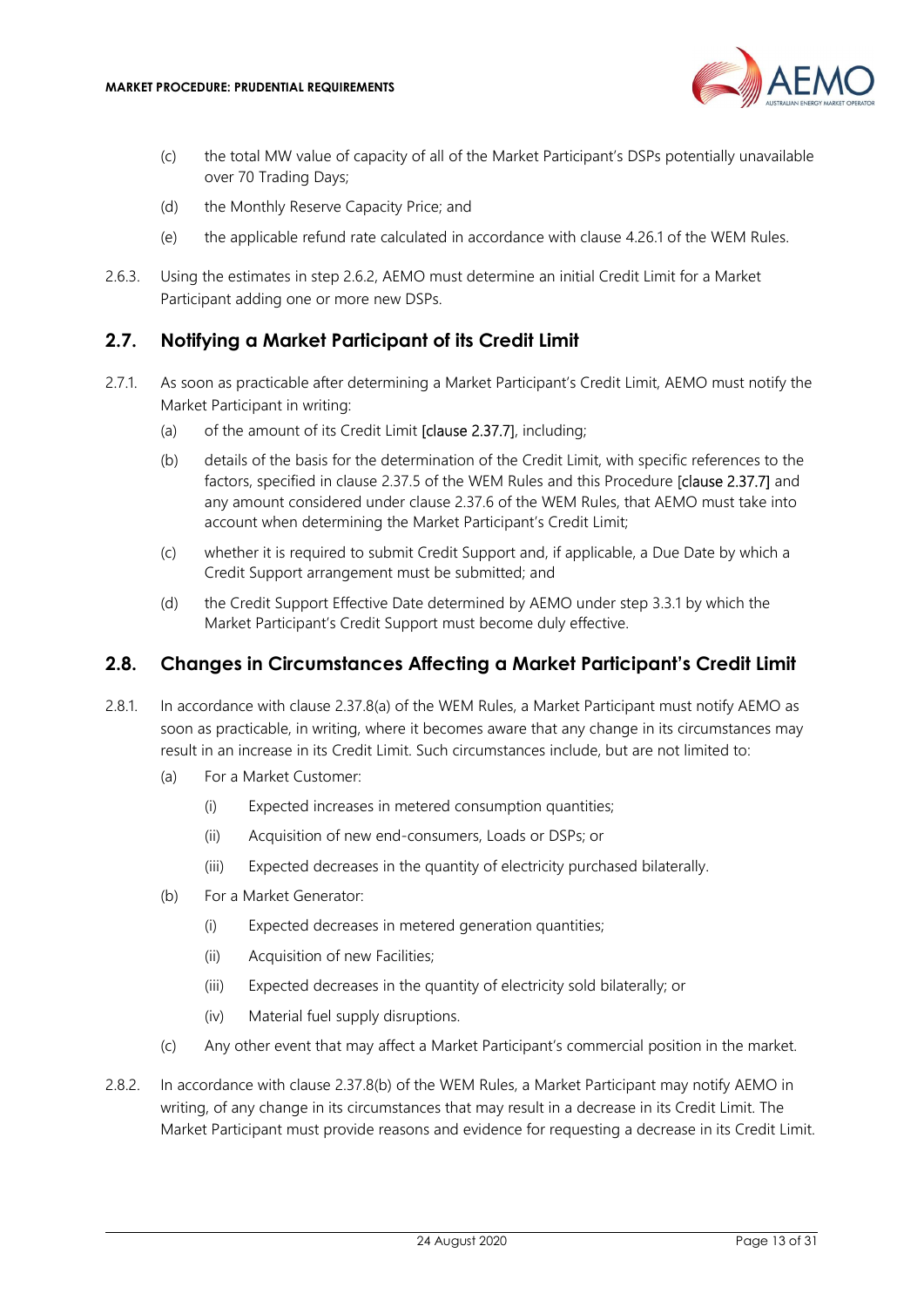

- 2.8.3. Within five Business Days of the receipt of a notification under step 2.8.1 or step 2.8.2, AEMO must decide whether to:
	- (a) revise a Market Participant's Credit Limit, in which case AEMO must, within 30 Business Days, determine the revised Credit Limit in accordance with step 2.2 or step 2.3, as applicable; or
	- (b) reject a Market Participant's request for revision of its Credit Limit, in which case AEMO must notify the Market Participant of its reasons for rejecting the request in writing.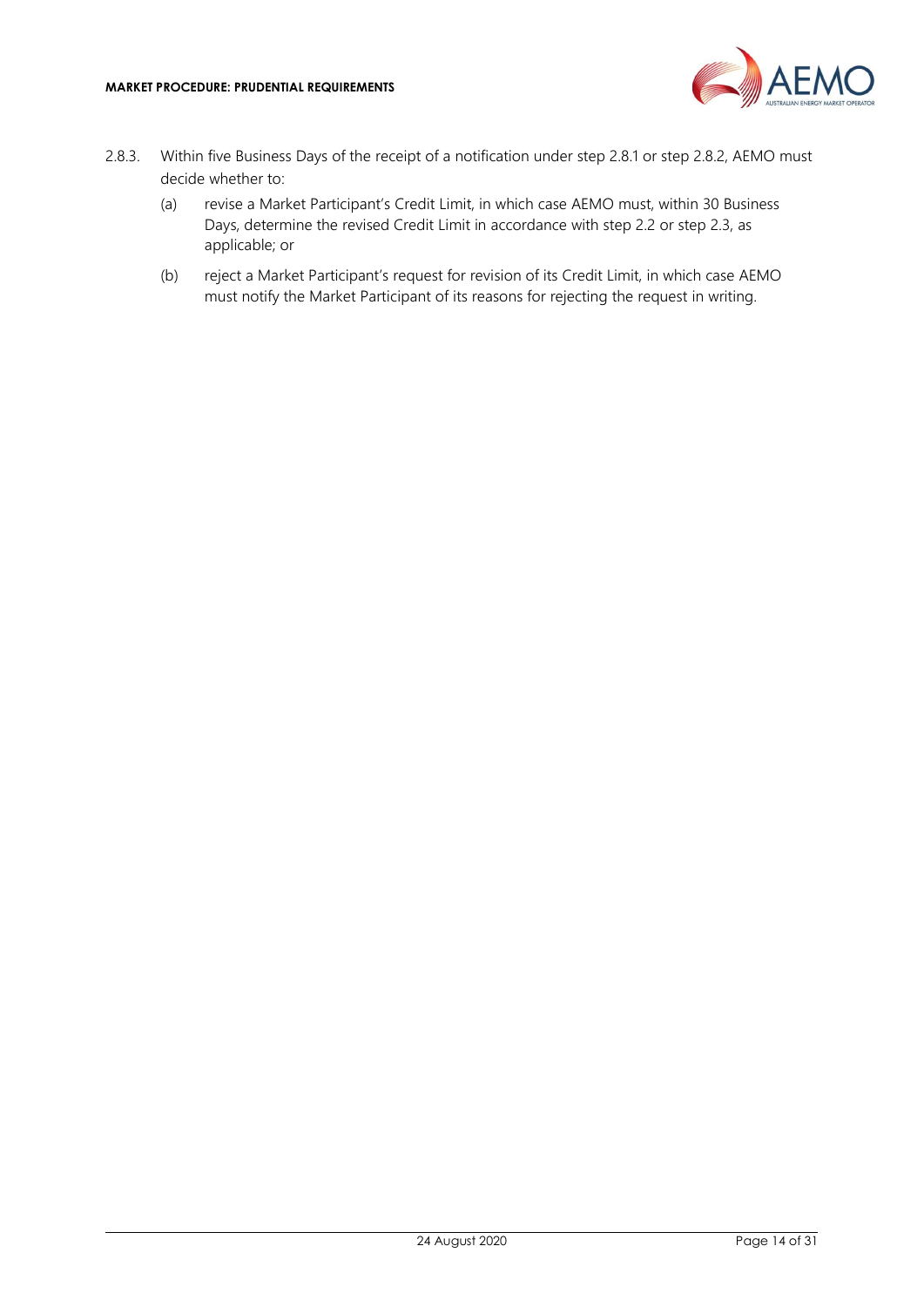

## 3. CREDIT SUPPORT

#### 3.1. Credit Support Delivery Process

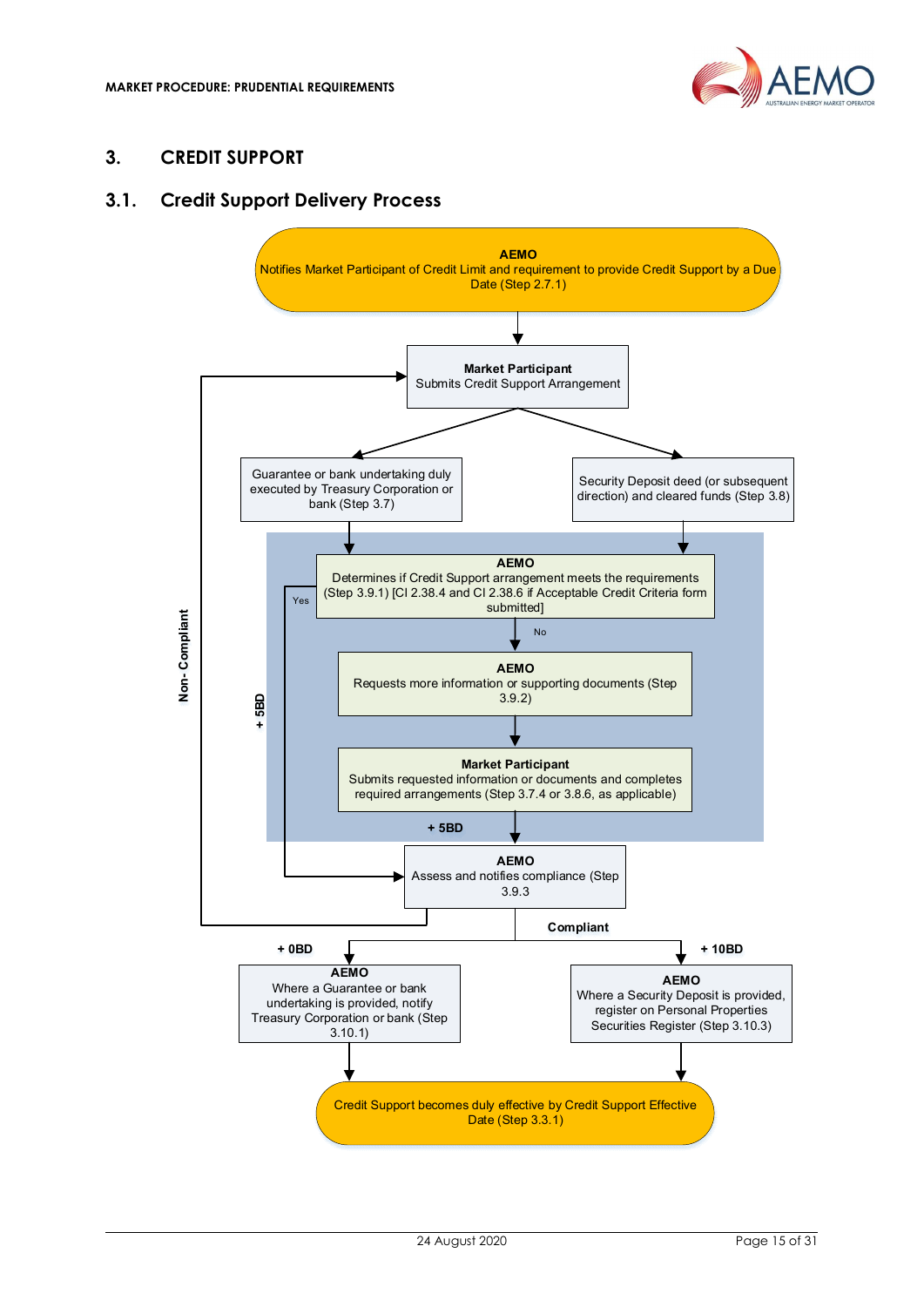

## 3.2. Amount of Credit Support

3.2.1. Where a Market Participant receives a notification under step 2.7.1 requesting the submission of Credit Support, the Market Participant must ensure that AEMO holds the benefit of Credit Support that is an amount not less than the most recently determined Credit Limit notified by AEMO [clause 2.38.1(b)].

## 3.3. Credit Support Effective Date

- 3.3.1. Before a Market Participant transacts in the market, it must meet its obligations under the WEM Rules and this Procedure such that its Credit Support becomes duly effective by the Credit Support Effective Date.
- 3.3.2. AEMO must determine the Credit Support Effective Date by which a Market Participant's Credit Support must become duly effective as follows:

|     | <b>Type of Market Participant</b>                                         | Credit Support Effective Date                                                                                                                                                                      |
|-----|---------------------------------------------------------------------------|----------------------------------------------------------------------------------------------------------------------------------------------------------------------------------------------------|
| (a) | New Market Generator                                                      | Before the Facility undertakes a Commissioning Test                                                                                                                                                |
| (b) | Existing Market Generator adding one or more new<br><b>Facilities</b>     | Before the new Facility undertakes a Commissioning<br>Test                                                                                                                                         |
| (C) | New Market Customer                                                       | After evidence of an approved electricity transfer<br>access contract is provided to AEMO and before the<br>Market Customer participates in the market                                             |
| (d) | Existing Market Customer adding one or more new<br>end-consumers or Loads | Before the date notified by AEMO (which AEMO<br>determines based on the Market Participant's<br>notification of an expected increase in consumption,<br>as per its obligation in step $2.8.1(a)$ ) |
| (e) | New or existing Market Participant adding one or<br>more DSPs             | Before the DSP's Reserve Capacity Obligation Quantity<br>becomes applicable under 4.1.26 of the WEM Rules                                                                                          |

## 3.4. Maintaining Credit Support

- 3.4.1. Where a Market Participant's Credit Support is due to expire or cease to have effect for any other reason, then that Market Participant must ensure that AEMO holds the benefit of replacement Credit Support that becomes effective when the existing Credit Support expires or otherwise ceases to have effect [clause 2.38.2(c)].
- 3.4.2. Where a Market Participant's Credit Support is affected by any of the circumstances laid out in step 3.4.4, it must:
	- (a) notify AEMO in writing immediately; and
	- (b) ensure that AEMO holds the benefit of replacement Credit Support that is in the form specified in clause 2.38.4 of the WEM Rules, in an amount not less than its most recently determined Credit Limit, and effective before the end of the next Business Day or within any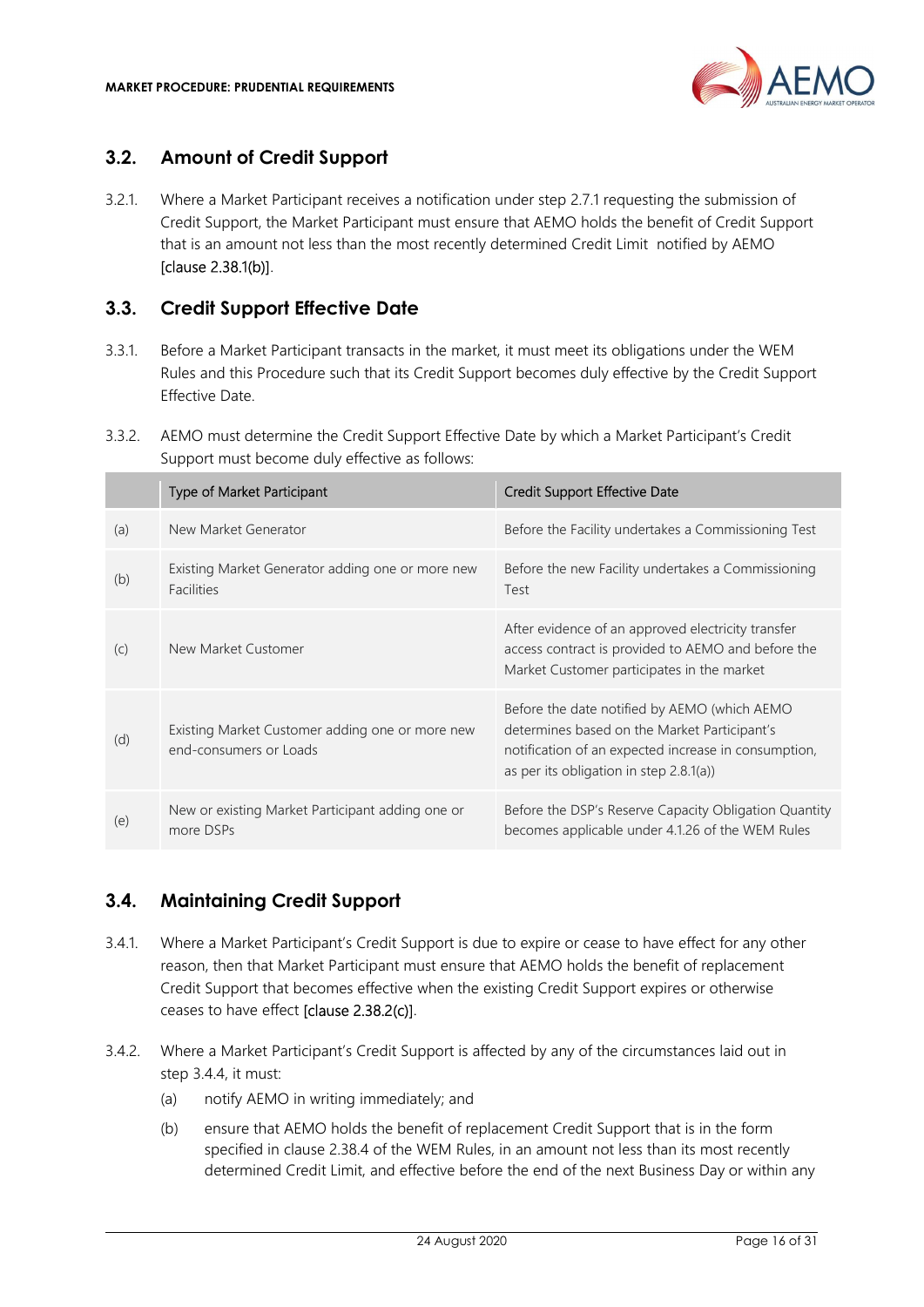

longer period that AEMO has approved in writing (under step 3.4.6), after the Market Participant first becomes aware of the relevant change in circumstances [clause 2.38.3].

- 3.4.3. Where AEMO becomes aware of any circumstance (as specified in step 3.4.4) in relation to a Market Participant, it must:
	- (a) notify the Market Participant in writing immediately; and
	- (b) require the Market Participant to provide a replacement Credit Support that is in the form specified in clause 2.38.4 of the WEM Rules, in an amount not less than its most recently determined Credit Limit and effective before the end of the next Business Day or within any longer period that AEMO has approved in writing under step 3.4.6 [clause 2.38.3].
- 3.4.4. For the purposes of clause 2.38.3 of the WEM Rules, circumstances that may require replacement Credit Support in step 3.4.2 or 3.4.3 include, but are not limited to, where:
	- (a) existing Credit Support is no longer current or valid;
	- (b) the Credit Support provider no longer meets any one of the Acceptable Credit Criteria;
	- (c) some or all of the existing Credit Support has been drawn upon by AEMO;
	- (d) the Credit Support provider ceases to, or threatens to cease to, carry on providing Credit Support in relation to the Market Participant; or
	- (e) the Credit Support provider in relation to the Market Participant becomes insolvent or is dissolved.
- 3.4.5. A Market Participant requesting AEMO to provide the replacement Credit Support after the end of the next Business Day under steps 3.4.2(b) or 3.4.3(b), must request an extension of the Due Date for providing replacement Credit Support in writing.
- 3.4.6. AEMO may, in its absolute discretion, approve or reject a Market Participant's request for an extension in step 3.4.5. AEMO must provide its decision in writing to the Market Participant as soon as practicable.

## 3.5. Withdrawing Credit Support

- 3.5.1. If a review by AEMO of a Market Participant's Credit Limit under step 2.1.1 results in AEMO notifying the Market Participant that the required Credit Support is lower than its existing Credit Support held with AEMO, the Market Participant may elect (in writing) to withdraw an amount to decrease its Credit Support held with AEMO to an amount not less than its most recently determined Credit Limit amount.
- 3.5.2. A Market Participant must make a request to AEMO in writing for withdrawal of its Credit Support. The processes to be followed by AEMO and the Market Participant will be agreed upon following the Market Participant's request for withdrawal.

## 3.6. Credit Support Arrangements

3.6.1. A Market Participant must ensure that the form of its Credit Support meets the requirements of clause 2.38.4 of the WEM Rules.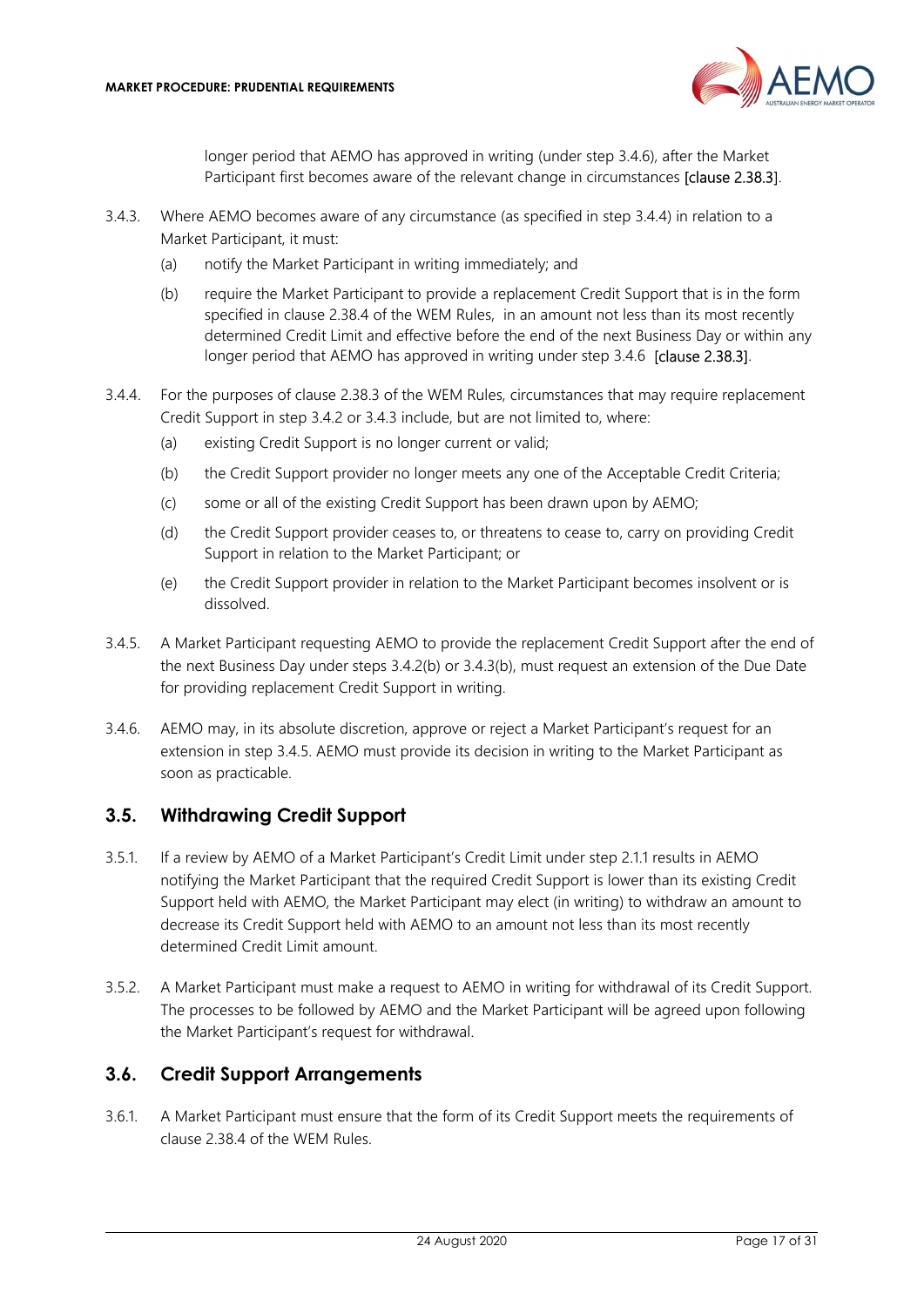

- 3.6.2. A Market Participant must provide Credit Support in the form of either a:
	- (a) guarantee or bank undertaking, in accordance with the process detailed in the steps in section 3.7 of this Procedure and meeting the requirements in clause 2.38.4(a) of the WEM Rules; or
	- (b) Security Deposit, in accordance with the process detailed in the steps in section 3.8 of this Procedure and meeting the requirements in clause 2.38.4(b) of the WEM Rules.
- 3.6.3. A Market Participant must ensure that the contact details it submits for its Credit Support arrangements are current at all times. This includes contact details for persons at the Treasury Corporation or other entity that meets the Acceptable Credit Criteria to be provided in the contact details of guarantee/bank undertakings form. The Market Participant must update these contact details by updating the contact details on the guarantee or bank undertaking and sending it to wa.operations@aemo.com.au.

#### 3.7. Submitting Guarantees or Bank Undertakings

- 3.7.1. On receiving AEMO's notification to provide Credit Support in step 2.7.1, a Market Participant must download a copy of the following documents from the Market Web Site:
	- (a) Proforma guarantee or bank undertaking, as applicable; and
	- (b) Acceptable Credit Criteria form (this is required if the Treasury Corporation or bank is not on the list of entities meeting the Acceptable Credit Criteria, as published on the Market Web Site).
- 3.7.2. A Market Participant must then submit to AEMO a signed original hard copy of:
	- (a) the proforma guarantee or bank undertaking, as applicable, which:
		- (i) is for an amount not less than the most recently determined Credit Limit for the Market Participant;
		- (ii) is in the form approved by AEMO and published on the Market Web Site; and
		- (iii) has been executed by a Treasury Corporation (in the case of a guarantee) or a bank (in the case of a bank undertaking), that meets the Acceptable Credit Criteria; and
	- (b) the Acceptable Credit Criteria form for the Credit Support provider (where applicable), completed in accordance with step 4.1.
- 3.7.3. AEMO must not accept a proforma guarantee or bank undertaking that does not meet the criteria in step 3.7.2(a).
- 3.7.4. At the same time as providing the guarantee or bank undertaking to AEMO, a Market Participant must also provide to AEMO any procedure that the Treasury Corporation or bank requires AEMO to follow when making a call on the Credit Support.
- 3.7.5. A Market Participant providing Credit Support in the form of a guarantee or a bank undertaking must ensure that processes are in place for the Treasury Corporation or the bank to release funds within 90 minutes of AEMO making a call on the Credit Support. Failure by the Treasury Corporation or bank to release funds within 90 minutes of AEMO making a call on the Credit Support constitutes a breach of clause 2.38.4(a) of the WEM Rules and triggers a Suspension Event in relation to that Market Participant under clause 9.23.1 of the WEM Rules.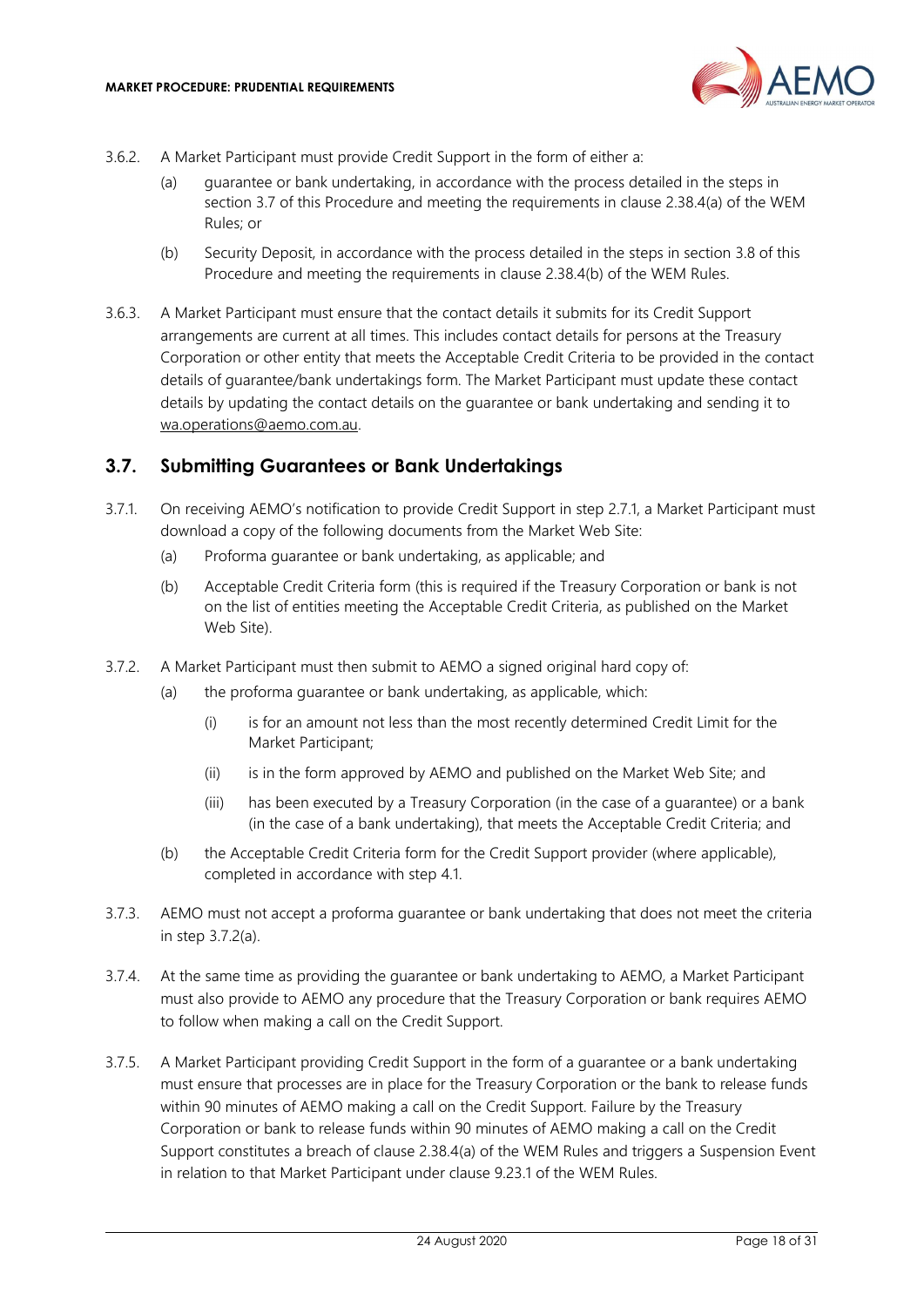

3.7.6. The Market Participant must provide a hard copy of the guarantee or bank undertaking to AEMO either in person or by courier or registered mail.

#### 3.8. Submitting Security Deposits

- 3.8.1. On receiving AEMO's notification to provide Credit Support in step 2.7.1, a Market Participant must download and submit a copy of the applicable document from the Market Web Site as follows:
	- (a) Security Deposit deed for Credit Support; or
	- (b) Security Deposit deed for Credit Support (provided by third party); or
	- (c) Security Deposit direction for Credit Support.
- 3.8.2. When providing a Security Deposit for Credit Support, a Market Participant must provide AEMO with a completed Security Deposit deed for Credit Support or a Security Deposit deed for Credit Support (provided by third party) which:
	- (a) is in the form approved by AEMO and published on the Market Web Site; and
	- (b) has been executed by, or on behalf of, the Market Participant.
- 3.8.3. AEMO must not accept a Security Deposit deed for Credit Support or a Security Deposit deed for Credit Support (provided by third party) that does not meet the criteria in step 3.8.2.
- 3.8.4. If a Market Participant has provided AEMO with a Security Deposit deed for Credit Support or a Security Deposit deed for Credit Support (provided by third party) that makes reference to a Security Deposit direction,<sup>6</sup> the Market Participant may provide AEMO with a further amount under the existing Security Deposit by providing a Security Deposit direction for Credit Support.
- 3.8.5. A Security Deposit direction for Credit Support is a direction from the Market Participant to AEMO by email, which in substance is the same as the form published on the AEMO website, as amended from time to time by AEMO.
- 3.8.6. A Market Participant providing Credit Support in the form of a Security Deposit must provide the required Security Deposit deed or Security Deposit direction as soon as practicable. Failure by a Market Participant to provide both the completed Security Deposit deed or Security Deposit direction, as well as cleared funds, constitutes a breach of clause 2.38.1 of the WEM Rules and triggers a Suspension Event in relation to that Market Participant under clause 9.23.1 of the WEM Rules.
- 3.8.7. AEMO must sign the Security Deposit deed and provide the Market Participant with a copy of the signed Security Deposit deed.

<sup>&</sup>lt;sup>6</sup> These are version 5.0 of the deed or later proforma Security Deposit deed for Credit Support or proforma Security Deposit deed for Credit Support (provided by third party).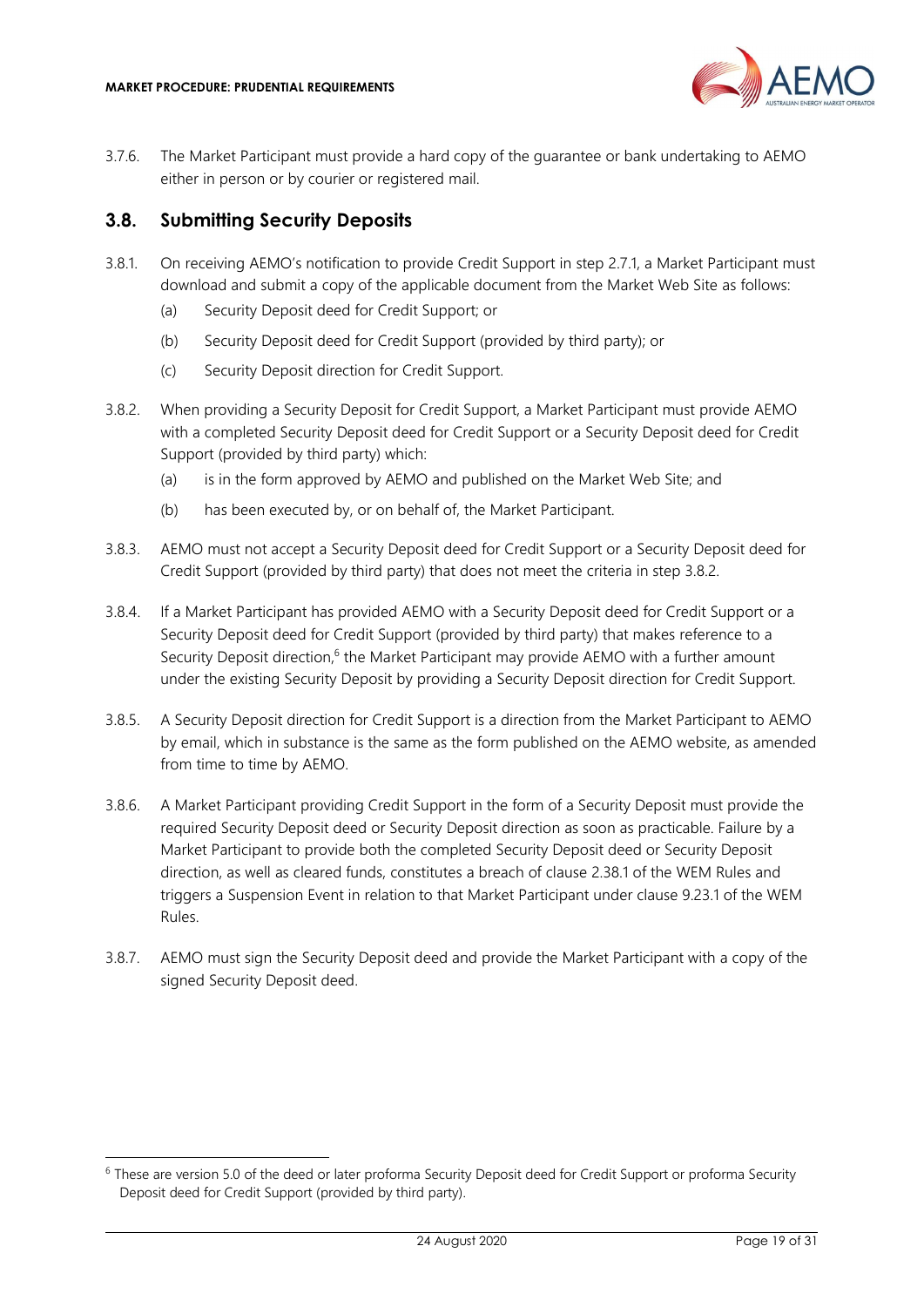

## 3.9. AEMO's Process of Reviewing Credit Support Arrangements

- 3.9.1. On receiving completed documentation for Credit Support from a Market Participant, AEMO must review the Credit Support arrangement to:
	- (a) determine whether it is compliant with clause 2.38.4(a) of the WEM Rules and the steps in section 3.7 of this Procedure, if the Credit Support arrangement is in the form of a guarantee or bank undertaking; or
	- (b) determine whether it is compliant with clause 2.38.4(b) of the WEM Rules and the steps in section 3.8 of this Procedure, if the Credit Support arrangement is in the form of a Security Deposit.
- 3.9.2. AEMO may, at its discretion, request more information from the Market Participant to support its Credit Support arrangement, by the Due Date determined by AEMO. The Market Participant must provide the relevant information by that Due Date.
- 3.9.3. Within five Business Days of the later of the dates on which AEMO receives completed documents under steps 3.9.1 and 3.9.2, AEMO must notify the Market Participant in writing that the Credit Support arrangement is either:
	- (a) compliant with the WEM Rules and this Procedure; or
	- (b) not compliant with the WEM Rules and/or this Procedure and provide reasons as to why the Credit Support is not compliant.
- 3.9.4. If a Market Participant receives a notification of non-compliance under step 3.9.3(b), the Market Participant must re-submit a Credit Support arrangement that meets the requirements of clause 2.38.4 of the WEM Rules and step 3.6.

## 3.10. Further Steps by AEMO with respect to Credit Support Arrangements

- 3.10.1. Where the Credit Support arrangement is a guarantee or bank undertaking, then, at the same time as AEMO issues a notice of compliance to the Market Participant in step 3.9.3(a), AEMO must also notify the Treasury Corporation or the bank, as applicable, in writing, that the Credit Support arrangement has been provided in accordance with clause 2.38.4(a) of the WEM Rules and this Procedure.
- 3.10.2. After AEMO notifies the Market Participant and the Treasury Corporation or the bank, as applicable, in step 3.10.1, AEMO must place the completed guarantee or bank undertaking in a bank safe box, as soon as practicable.
- 3.10.3. Where the Credit Support arrangement is provided as a Security Deposit, then within 10 Business Days of cleared funds having been received by AEMO, AEMO must complete the process for registration of a security interest on the Personal Property Securities Register in accordance with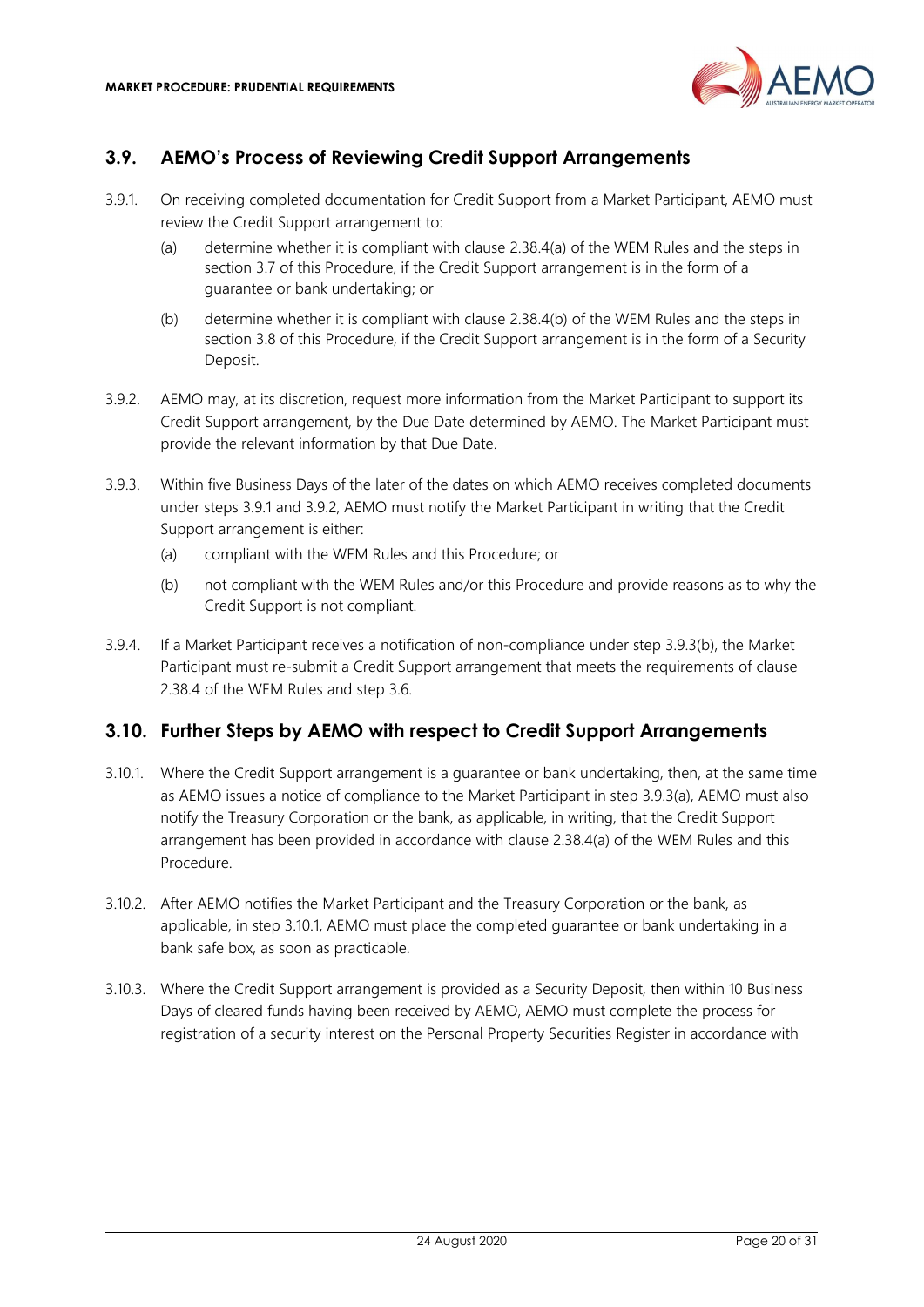

the Personal Property Securities Act 2009 (Cth)<sup>7</sup>. As part of this process, AEMO must deduct any fees incurred in registering the security interest(s) from the balance of the Security Deposit and send a notice of the verification statement containing the details of the registration to the Credit Support provider and the Market Participant, as soon as practicable.

3.10.4. Upon completion of step 3.10.3, AEMO must place the completed Security Deposit deed in a bank safe box, as soon as practicable.

#### 3.11. Replacing a Credit Support Arrangement

- 3.11.1. A Market Participant may replace the Credit Support arrangement provided (for example, replacing a Security Deposit with a bank undertaking) by notifying AEMO in writing prior to the replacement.
- 3.11.2. A Market Participant must include in its notification provided in step 3.11.1:
	- (a) the form of replacement Credit Support arrangement to be provided;
	- (b) evidence that the replacement Credit Support arrangement will meet the requirements of clause 2.38.4 of the WEM Rules; and
	- (c) the date on which documents regarding the replacement Credit Support arrangement will be provided to AEMO, where the date must be at least 10 Business Days before the expiry date of the existing Credit Support held by AEMO.

#### 3.12. Holding Security Deposits and Associated Costs

- 3.12.1. Where AEMO receives Credit Support in the form of a Security Deposit, it must:
	- (a) invest any Security Deposit payments on behalf of the relevant Market Participant; and
	- (b) maintain individual accounts for Security Deposits separate from any AEMO operating funds accounts.
- 3.12.2. AEMO must credit the interest earned, which accrues daily at the Bank Bill Rate on the balance of the Security Deposit, to the relevant Market Participant's bank account on a monthly basis at the end of each calendar month and must deduct any liabilities and expenses, incurred by AEMO and associated with holding the Security Deposit, from the balance of the Security Deposit, including bank fees and charges [clause 2.38.5].
- 3.12.3. AEMO may provide written advice to a Market Participant on a monthly basis regarding the interest earned at the Bank Bill Rate and the deduction of any accrued costs and fees.

 $7$  The Personal Property Securities Act 2009 (Cth) (the Act) enables any person to register its security interests on the Personal Property Securities Register (Register). The Register is a real-time electronic notice board, which allows individuals and organisations to search and register security interests in personal property (see www.ppsr.gov.au for more information). For the purposes of the Act, any cash in a bank account (Security Deposit) under the control of AEMO pursuant to a Security Deposit deed, that is provided to AEMO for the purposes of Credit Support (Clause 2.38.4(b)) or Reserve Capacity Security (Clause 4.13), is a form of "personal property". AEMO's interest in the Security Deposit is a "security interest", and the Security Deposit deed secures payment and performance obligations of a Market Participant.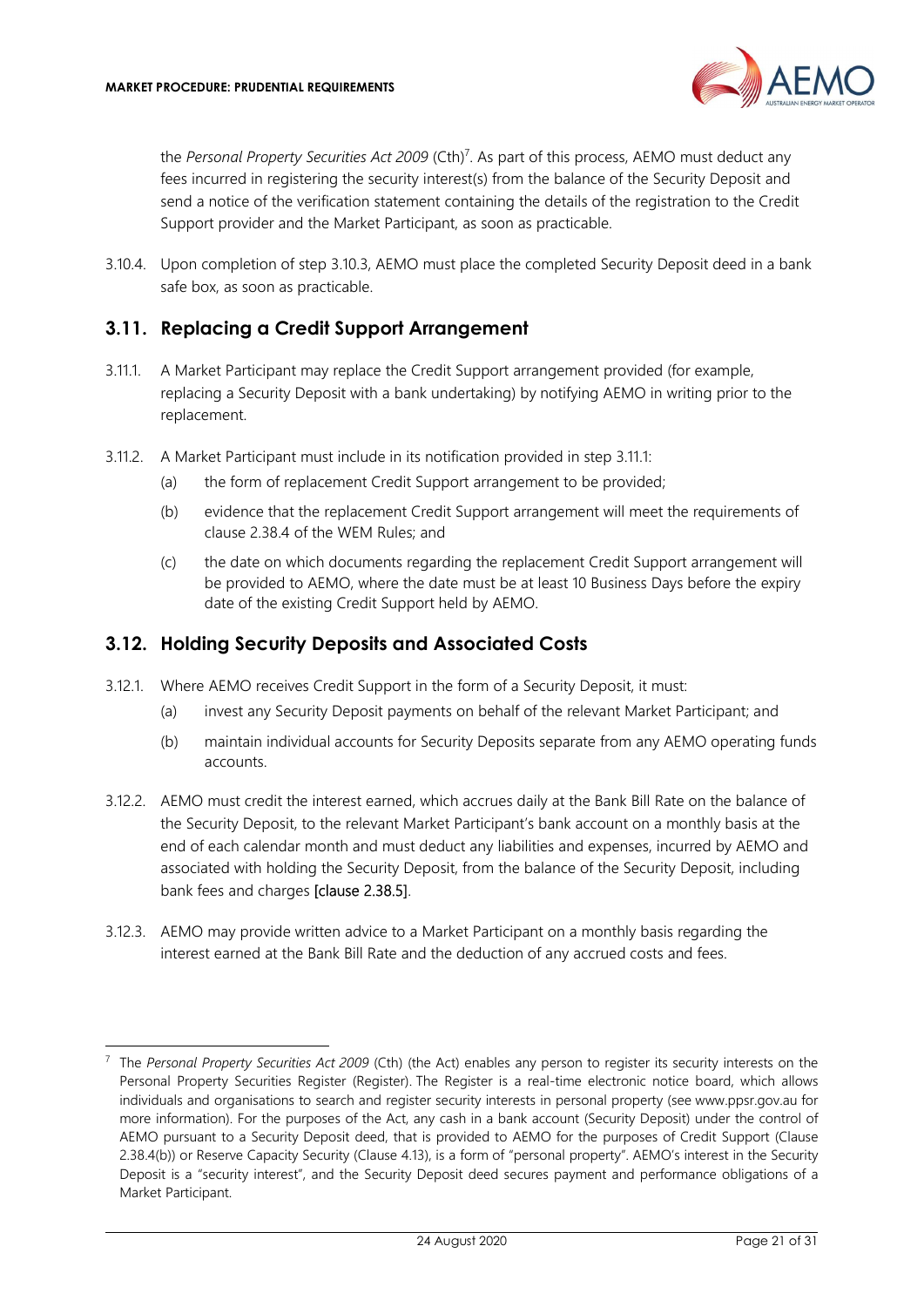

# 4. ACCEPTABLE CREDIT CRITERIA

# 4.1. Completing the Acceptable Credit Criteria Form

- 4.1.1. Where a Market Participant elects to provide a Credit Support, other than a Security Deposit, and the Credit Support provider is not included on the current list of entities meeting the Acceptable Credit Criteria, the Market Participant must arrange for the completion of an Acceptable Credit Criteria form, evidencing that the entity providing the Credit Support meets the Acceptable Credit Criteria outlined in clause 2.38.6 of the WEM Rules, by either:
	- (a) the Market Participant's external solicitors; or
	- (b) the entity's external solicitors.
- 4.1.2. In completing the Acceptable Credit Criteria form under step 4.1.1, a Market Participant is responsible for arranging a firm of solicitors to undertake all necessary investigations to enable a partner of the firm to sign the Acceptable Credit Criteria form.
- 4.1.3. Before submitting an Acceptable Credit Criteria form, a Market Participant may submit a request to AEMO to confirm whether its particular firm of solicitors is acceptable to AEMO.
- 4.1.4. AEMO must respond in writing to a request, received under step 4.1.3, within one Business Day of receiving the request.
- 4.1.5. A completed Acceptable Credit Criteria form is one that adheres to requirements in clause 2.38.6 of the WEM Rules, in that the form:
	- (a) has an affirmative response to each of the subclauses;
	- (b) has been completed with the full details of the entity to which it applies; and
	- (c) has been signed by a partner from a reputable commercial law firm that is acceptable to AEMO.
- 4.1.6. A Market Participant submitting a completed Acceptable Credit Criteria form must submit it together with its Credit Support arrangement.

## 4.2. Maintaining the List of Entities Meeting the Acceptable Credit Criteria

- 4.2.1. AEMO must publish and maintain on the Market Web Site, a list of entities meeting the Acceptable Credit Criteria [clause 2.38.7].
- 4.2.2. To determine whether the entities mentioned on the list meet the Acceptable Credit Criteria, AEMO may assess any evidence provided by Market Participants in the previous 12 months, or may make its own determination, in its absolute discretion, at any time **[clauses 2.38.7]**.
- 4.2.3. Where AEMO assesses an Acceptable Credit Criteria form received from a Market Participant in the previous 12 months and deems the entity to meet the Acceptable Credit Criteria, then AEMO must include that entity in the list of entities meeting the Acceptable Credit Criteria prepared under clause 2.38.7 of the WEM Rules.
- 4.2.4. Every quarter AEMO will review whether the entities included on the list continue to have acceptable credit ratings, as specified in clause 2.38.6(f) of the WEM Rules. AEMO must monitor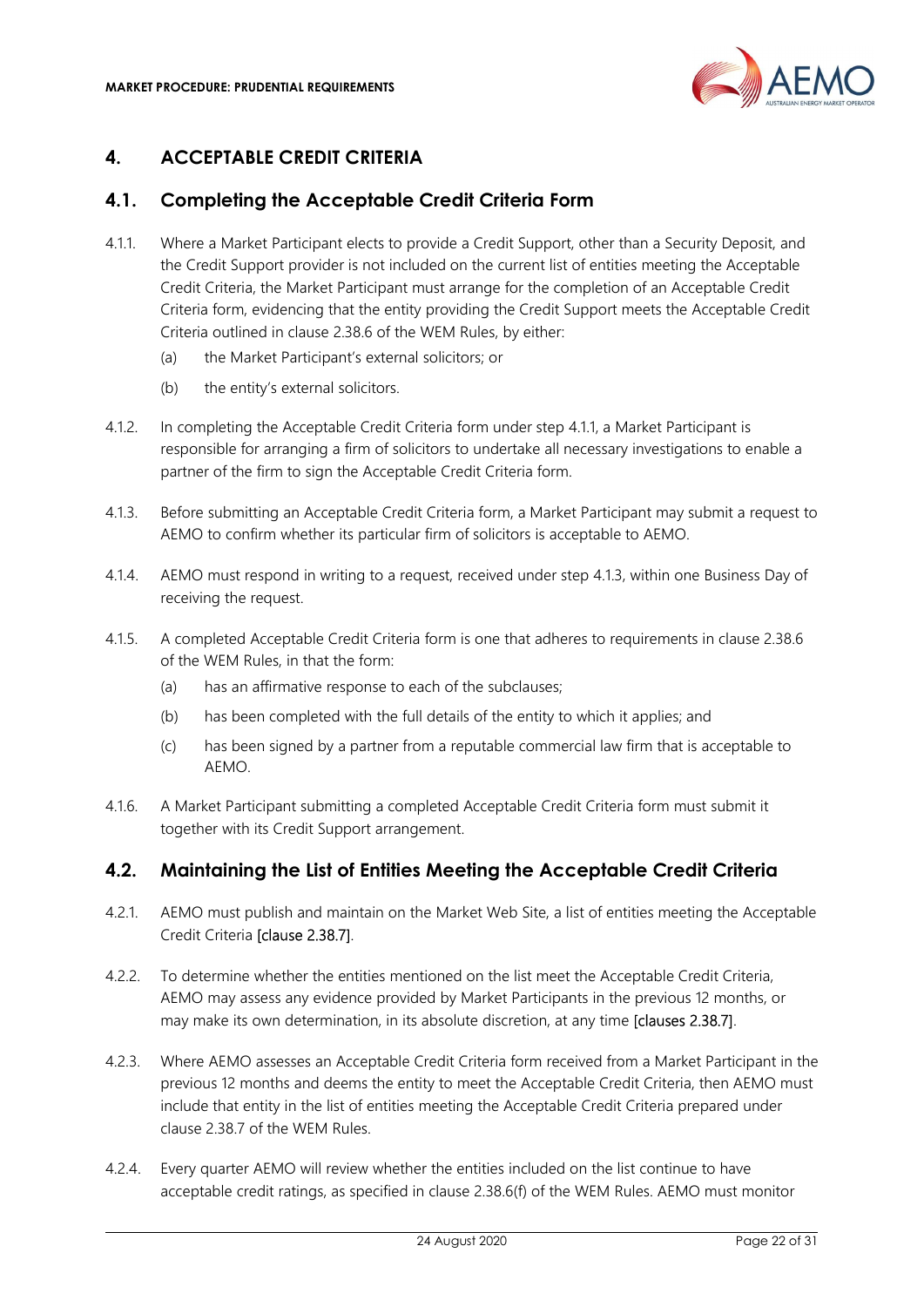

the entities included on the list in accordance with clause 2.38.8, update the date the last monitoring occurred and make any required changes in the list as soon as practicable after it is satisfied that the list contains the most current information.

- 4.2.5. Where AEMO assesses that an entity no longer meets the Acceptable Credit Criteria, it may, at any time, remove the entity from the list of entities meeting the Acceptable Credit Criteria [clause 2.38.9].
- 4.2.6. Where AEMO removes an entity from the list of entities meeting the Acceptable Credit Criteria, it must notify affected Market Participants, in writing, within one Business Day of its removal. If a Market Participant's Credit Support is affected by the notification, it must provide valid replacement Credit Support in accordance with step 3.4.2(b).

## 5. PRUDENTIAL SECURITY

#### 5.1. Outstanding Amount

- 5.1.1. When calculating the Outstanding Amount AEMO:
	- (a) must use the actual amounts for which Settlement Statements have been issued by AEMO; and
	- (b) may use an estimate where any input data is unavailable at the time of calculation, which is either:
		- (i) a value determined using the relevant estimation method in section 5.2 and detailed in the document published in step 5.1.2; or
		- (ii) if no relevant estimation methodology is specified, zero.
- 5.1.2. AEMO must document how it calculates a Market Participant's Outstanding Amount in accordance with the WEM Rules and this Procedure.
- 5.1.3. AEMO must publish the information in step 5.1.2 on the Market Web Site, and must update it from time to time in response to any changes to the WEM Rules and Market Procedures.
- 5.1.4. In accordance with clause 2.40.1 of the WEM Rules, AEMO must calculate the Outstanding Amount  $O(A(p))$  for a Market Participant  $p$  for all past complete Trading Days (relative to the time of calculation) as:

$$
OA(p) = INP(p) + CEE(p) - PP(p)
$$

where the variables are as defined in Table 3.

Table 3 Outstanding Amount Defined Terms

| Variable | Units        | <b>Definition</b>                                                                           |
|----------|--------------|---------------------------------------------------------------------------------------------|
| OA(p)    | \$ (inc GST) | The net amount Market Participant $p$ owes AEMO at any point in time [clause]<br>$2.40.1$ . |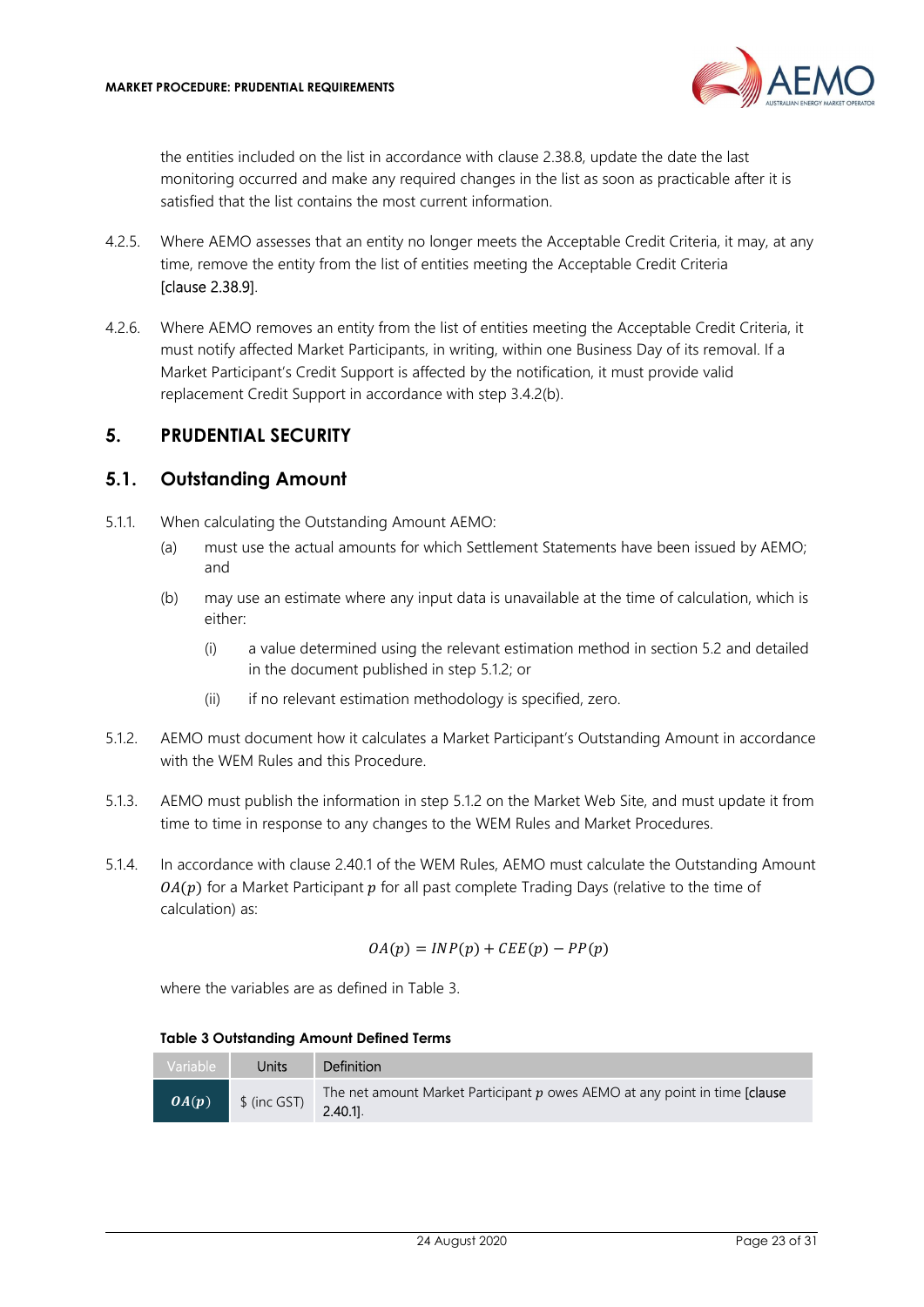

| Variable                   | Units         | Definition                                                                                                                                                                                                                                                                                                                   |
|----------------------------|---------------|------------------------------------------------------------------------------------------------------------------------------------------------------------------------------------------------------------------------------------------------------------------------------------------------------------------------------|
| INP(p)                     | \$ (inc GST)  | The invoices not paid by Market Participant $p$ at the time of calculation,<br>determined as the aggregate amount payable to AEMO for which a Settlement<br>Statement has been issued [clause 2.40.1(a)], less the aggregate amount payable<br>by AEMO for which no Settlement Statement has been issued [clause 2.40.1(b)]. |
| $\mathbf{CEE}(\mathbf{p})$ | $$$ (inc GST) | The cumulative estimated exposure at the time of calculation for Market<br>Participant $p$ as determined in step 5.1.5.                                                                                                                                                                                                      |
| PP(p)                      |               | The prepayment balance of Market Participant $p$ at the time of calculation<br>determined as the aggregate amount paid to AEMO for the purpose of<br>reducing Outstanding Amount and increasing the Trading Margin [clause<br>$2.40.1(c)$ ].                                                                                 |

5.1.5. The cumulative estimated exposure for a Market Participant  $p \text{ } CEE(p)$  is calculated as:

$$
CEE(p) = \sum_{d \in EXPDAYS} EE(p, d)
$$

where the variables are defined in Table 4.

#### Table 4 Cumulative Estimated Exposure Defined Terms

| <b>Variable</b>      | <b>Units</b>  | Definition                                                                                                                                                                                                                                                                                                                                   |
|----------------------|---------------|----------------------------------------------------------------------------------------------------------------------------------------------------------------------------------------------------------------------------------------------------------------------------------------------------------------------------------------------|
| CEE(p)               | $$$ (inc GST) | The cumulative estimated exposure at the time of calculation for Market<br>Participant $p$ determined as the aggregate amount payable to AEMO for<br>which no Settlement Statement has been issued [clause 2.40.1(a)], less the<br>aggregate amount payable by AEMO for which no Settlement Statement<br>has been issued [clause 2.40.1(b)]. |
| <b>EXPDAY</b>        | $\{\}$        | The set of complete past Trading Days for which AEMO has not published<br>the initial Non-STEM Settlement Statement at the time of calculation.                                                                                                                                                                                              |
| $EE(\overline{p},d)$ | $$$ (inc GST) | The estimated exposure for Market Participant $p$ attributed to Trading Day<br>$d$ calculated in accordance with the principles in step 5.1.6.                                                                                                                                                                                               |

- 5.1.6. The formulation of  $EE(p, d)$  must be consistent with the following principles:
	- (a) It must be split into a STEM component and a Non-STEM component.
	- (b) The STEM component must be consistent with the STEM settlement amount calculation in section 9.6 of the WEM Rules.
	- (c) The Non-STEM component must be consistent with the following calculations in the WEM Rules:
		- (i) the Reserve Capacity Settlement amount in section 9.7 of the WEM Rules;
		- (ii) the Balancing Settlement amount in section 9.8 of the WEM Rules;
		- (iii) the Ancillary Service Settlement amount in section 9.9 of the WEM Rules;
		- (iv) the Outage Compensation Settlement amount in section 9.10 of the WEM Rules;
		- (v) the Reconciliation Settlement amount in section 9.11 of the WEM Rules;
		- (vi) the Market Participant Fee Settlement amount in section 9.13 of the WEM Rules; and
		- (vii) the Service Fee Settlement Amount in section 9.15 of the WEM Rules.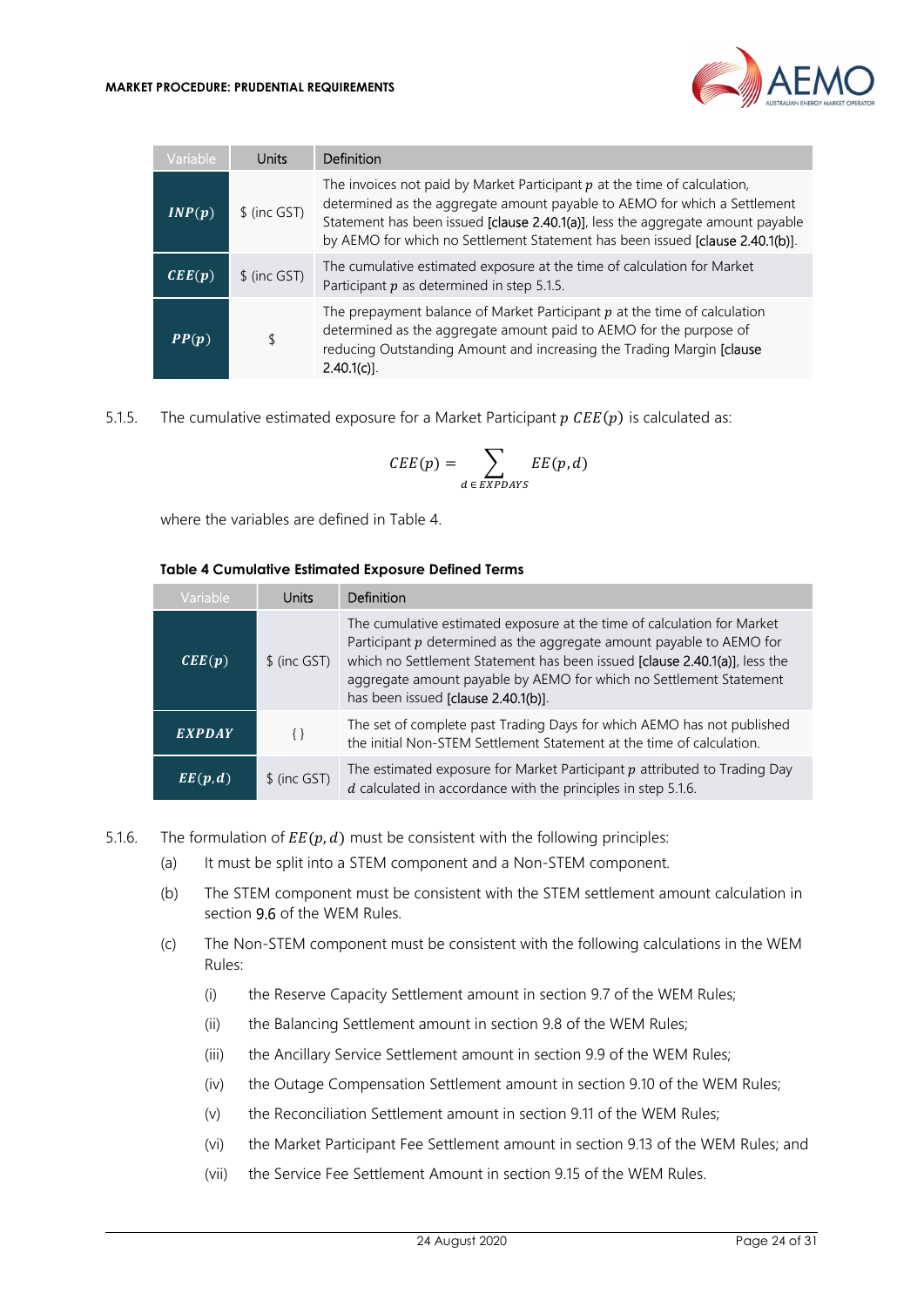

5.1.7. AEMO may forecast a Market Participant's estimated exposure for a partially complete Trading Day, however this is in an indication only and is not used in the calculation of Outstanding Amount.

## 5.2. Estimation Methodology for the Purposes of Determining the Outstanding Amount

- 5.2.1. Where the metered energy generated or consumed by a Facility  $f^8$  in Trading Interval *i* is unavailable, it may be estimated:
	- (a) where the SCADA data and output estimate for Facility  $f$  in Trading Interval  $i$  under clause 7.13.1(cA) of the WEM Rules is available, as this value; or
	- (b) where the SCADA data and output estimate for Facility  $f$  in Trading Interval  $i$  under clause 7.13.1(cA) of the WEM Rules is unavailable, by linearly scaling generated or consumed energy for Facility  $f$  from a similar Trading Interval (as determined by AEMO), by the Relevant Dispatch Quantity.
- 5.2.2. Where the SCADA data or output estimate produced under clause 7.13.1(cA) of the WEM Rules for Facility  $f$  in Trading Interval  $i$  is unavailable, it may be estimated by assuming Facility  $f$  maintained its EOI Quantity over the duration of that Trading Interval  $i$ .
- 5.2.3. Where the Ex-post Downwards LFAS Enablement quantity for Facility  $f$  in Trading Interval  $i$  is unavailable, it may be estimated:
	- (a) where the Downwards LFAS Enablement quantity for Facility  $f$  in Trading Interval  $i$  is available, as this value; or
	- (b) where the Downwards LFAS Enablement quantity for Facility  $f$  in Trading Interval  $i$  is unavailable, as the forecast value based on the Forecast Downwards LFAS Merit Order and Forecast Downwards LFAS Quantity for Trading Interval  $i$ .
- 5.2.4. Where the Ex-post Upwards LFAS Enablement quantity for Facility  $f$  in Trading Interval  $i$  is unavailable, it may be estimated:
	- (a) where the Upwards LFAS Enablement quantity for Facility  $f$  in Trading Interval  $i$  is available, as this value; or
	- (b) where the Upwards LFAS Enablement quantity for Facility  $f$  in Trading Interval  $i$  is unavailable, as the forecast value based on the Forecast Upwards LFAS Merit Order and Forecast Upwards LFAS Quantity for Trading Interval i.
- 5.2.5. Where the applicable monthly dollar value for an Ancillary Service Contract (for Load Rejection Reserve Service, System Restart Service or Dispatch Support Service) for Trading Month  $m$  is not yet finalised for settlement purposes, it may be estimated as the monthly dollar value for the same Ancillary Service Contract in the most recently available Trading Month.
- 5.2.6. Where the quantity of Spinning Reserve Service provided under an Ancillary Service Contract for Trading Interval  $i$  is unavailable, it may be estimated as the quantity of Spinning Reserve Service provided under the same Ancillary Service Contract in a similar Trading Interval to Trading Interval  $i$  (as determined by AEMO).

<sup>&</sup>lt;sup>8</sup> A Facility includes "a connection point at which electricity is delivered for am distribution system or transmission system to a Rule Participant ("Load")" [clause 2.29.1(d)].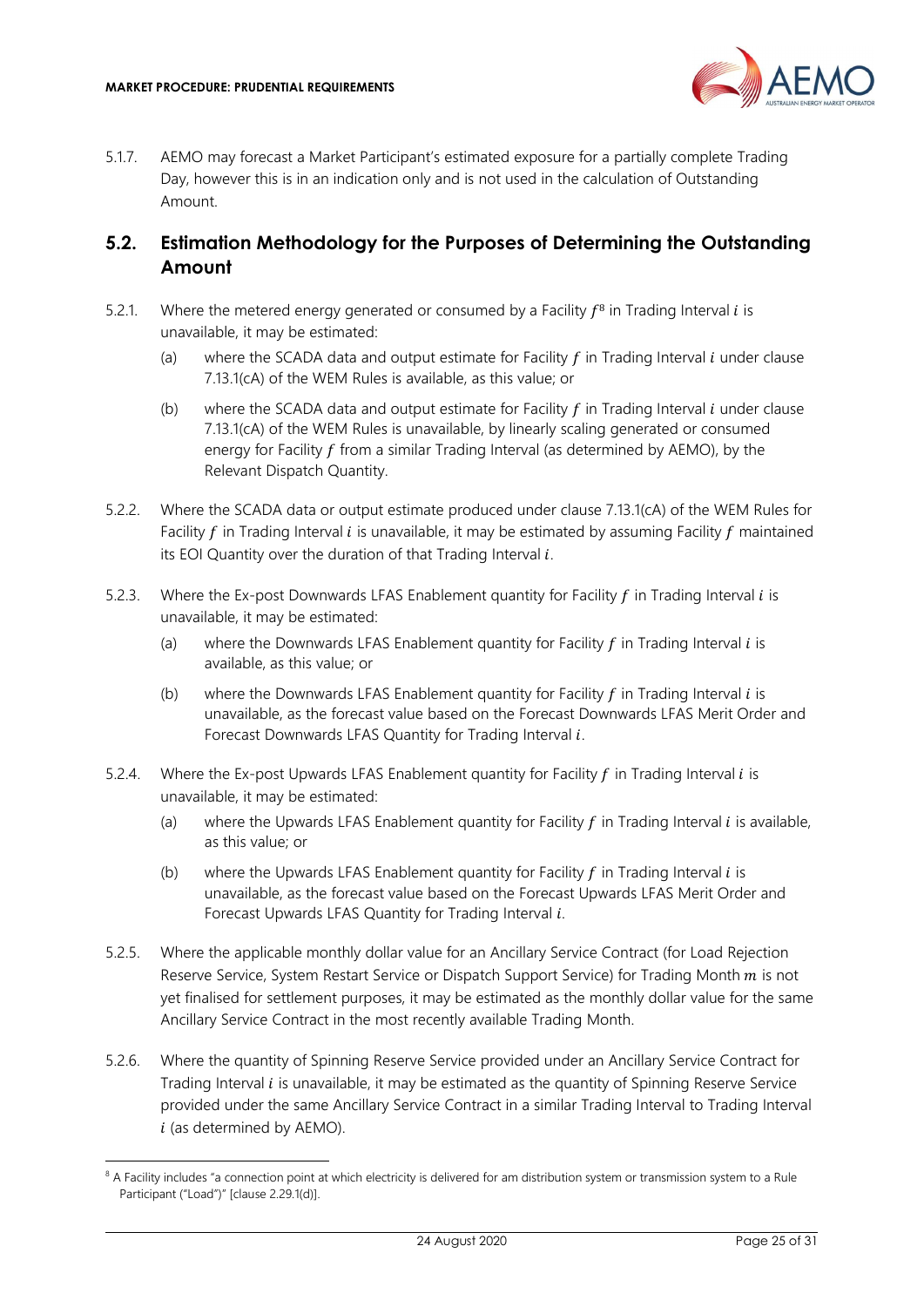

- 5.2.7. Where the applicable monthly dollar value for an Ancillary Service Contract (for Spinning Reserve Service) for Trading Month  $m$  is not yet finalised for settlement purposes, it may be estimated by applying the methodology used to compensate Synergy for Spinning Reserve Service under section 9.9 of the WEM Rules.
- 5.2.8. Where the Relevant Dispatch Quantity for Trading Interval  $i$  is unavailable, it may be estimated as the Load Forecast for that Trading Interval  $i$ .
- 5.2.9. Where the EOI Quantity for Facility  $f$  in Trading Interval  $i$  is unavailable, it may be estimated by converting the metered energy generated or consumed for Facility  $f$  in Trading Interval  $i$  into an average power output over the duration of that Trading Interval  $i$ .
- 5.2.10. Where a Distribution Loss Factor for Facility  $f$  in Trading Interval  $i$  is unavailable, it may be estimated as 1.
- 5.2.11. Where a Transmission Loss Factor for Facility  $f$  in Trading Interval  $i$  is unavailable, it may be estimated as 1.
- 5.2.12. Where an Outage quantity for Facility  $f$  in Trading Interval  $i$  is unavailable it may be estimated as a quantity considered reasonable by System Management based on information available to it at the time of calculation, including, but not limited to, those in the schedule of Outages prepared under clause 7.3.4 of the WEM Rules.
- 5.2.13. Where the daily maximum temperature associated with Facility  $f$  for Trading Day  $d$  is unavailable, it may be estimated as 25 degrees Celsius.
- 5.2.14. Where the Balancing Price for Trading Interval  $i$  is unavailable, it may be estimated as the Provisional Balancing Price for Trading Interval  $i$ .
- 5.2.15. Where the Provisional Balancing Price for Trading Interval  $i$  is unavailable, it may be estimated using the Forecast BMO and Relevant Dispatch Quantity for Trading Interval  $i$  calculated in accordance with the Market Procedure: Balancing Market Forecast made under clause 7A.3.3 of the WEM Rules.
- 5.2.16. Where the Individual Reserve Capacity Requirement for Market Participant  $p$  in Trading Month  $m$ is unavailable, it may be estimated as the Indicative Individual Capacity Requirement for Market Participant  $p$  in Trading Month  $m$ .
- 5.2.17. Where the Maximum Theoretical Energy Schedule for Facility  $f$  in Trading Interval  $i$  is unavailable, it may be estimated (at AEMO's discretion) by either:
	- (a) using the methodology in clause 6.15.1 of the WEM Rules; or
	- (b) assuming a sufficiently large value such that the Constrained On Quantity, as calculated under clause 6.17.3 and 6.17.3A of the WEM Rules, is zero.
- 5.2.18. Where the Minimum Theoretical Energy Schedule for Facility  $f$  in Trading Interval  $i$  is unavailable, it may be estimated (at AEMO's discretion) by either:
	- (a) using the methodology in clause 6.15.2 of the WEM Rules; or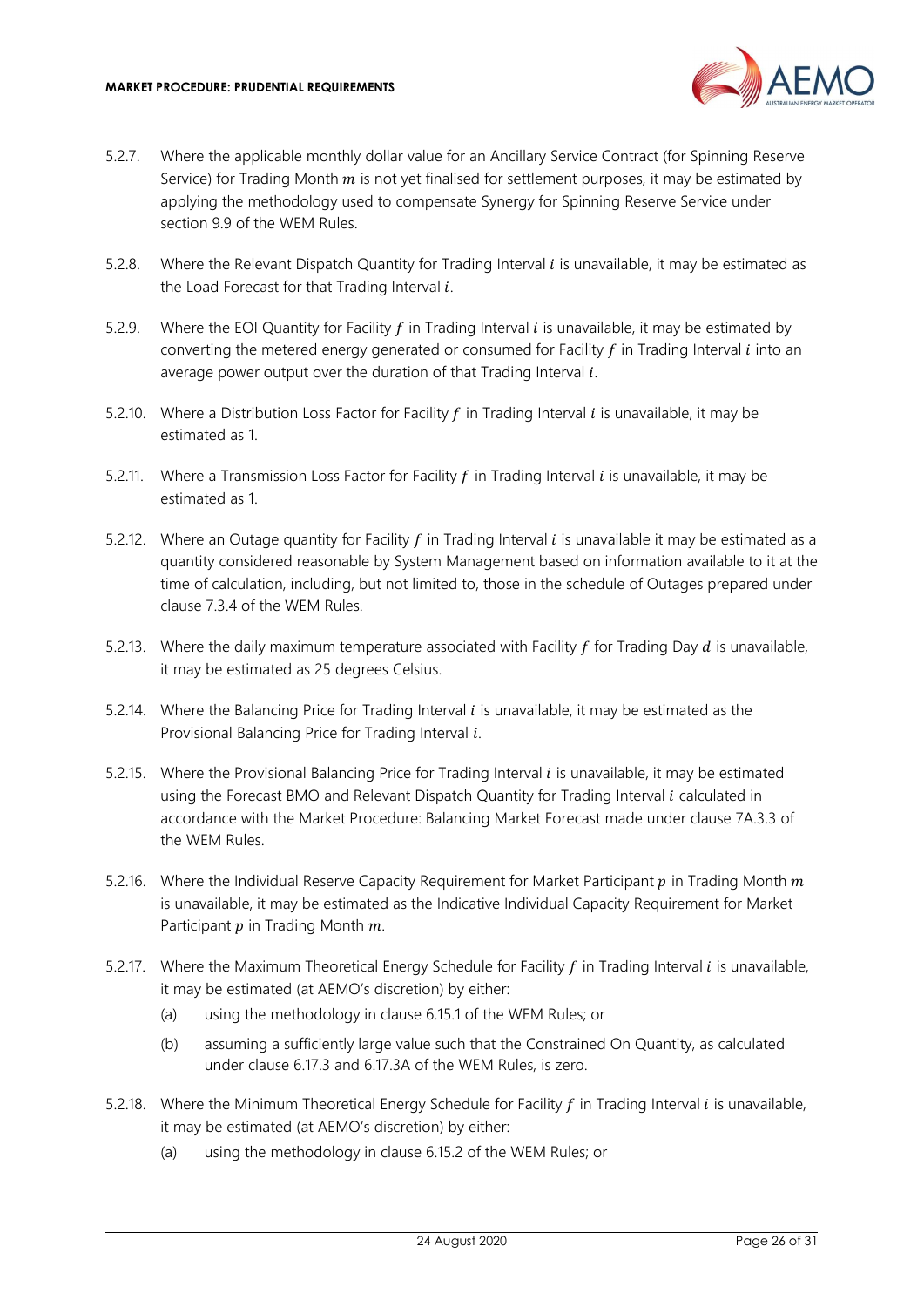

(b) assuming a sufficiently small value such that no Constrained Off Quantity, as calculated under clause 6.17.4 and 6.17.4A of the WEM Rules, is zero.

#### 5.3. Voluntary Prepayment

- 5.3.1. A Market Participant may make a voluntary prepayment to AEMO at any time.
- 5.3.2. A voluntary prepayment, is for the purposes of:
	- (a) reducing the Market Participant's Outstanding Amount, and thereby increasing its Trading Margin, on each day from the first Trading Day on which the Outstanding Amount is calculated, after AEMO receives the Prepayment Amount, until the Trading Day on which the Prepayment Amount is fully applied towards amounts payable by the Market Participant to AEMO; and
	- (b) being applied to amounts payable by the Market Participant to AEMO, as specified in the Invoice, for the next STEM Settlement Statement or Non-STEM Settlement Statement (as applicable).
- 5.3.3. A Market Participant must provide a completed prepayment direction and cleared funds to AEMO [clause 2.40.1(c)].
- 5.3.4. AEMO must apply any prepayment amount towards amounts payable by the Market Participant to AEMO, as specified in the Invoice for the next STEM Settlement Statement or Non-STEM Settlement Statement (as applicable); and, to the extent there is a residual amount, as specified in subsequent Invoices for STEM Settlement Statements or Non-STEM Settlement Statements.
- 5.3.5. AEMO may, in its absolute discretion, apply a fee to cover the administrative costs in facilitating voluntary prepayments.

#### 5.4. Trading Margin

- 5.4.1. AEMO must calculate the Trading Margin for a Market Participant as the amount by which its Trading Limit exceeds its Outstanding Amount at that time [clause 2.41.1].
- 5.4.2. Notwithstanding any other factors and analyses, a Market Participant electing to make a submission in the market should take into account the factors set out in Appendix A of this Procedure, in accordance with clause 2.41.5 of the WEM Rules, to determine whether that transaction could result in the Market Participant's Trading Margin being exceeded.
- 5.4.3. If a Market Participant determines that the assessment conducted in step 5.3.2 could result in its Trading Margin being exceeded, the Market Participant must not make such a submission in the market [clause 2.41.2].
- 5.4.4. AEMO may reject a submission from a Market Participant if AEMO's assessment, taking into account the factors listed in Appendix A of this Procedure, indicates that the transaction could result in the Market Participant's Trading Margin being exceeded [clause 2.41.3].

#### 5.5. Margin Call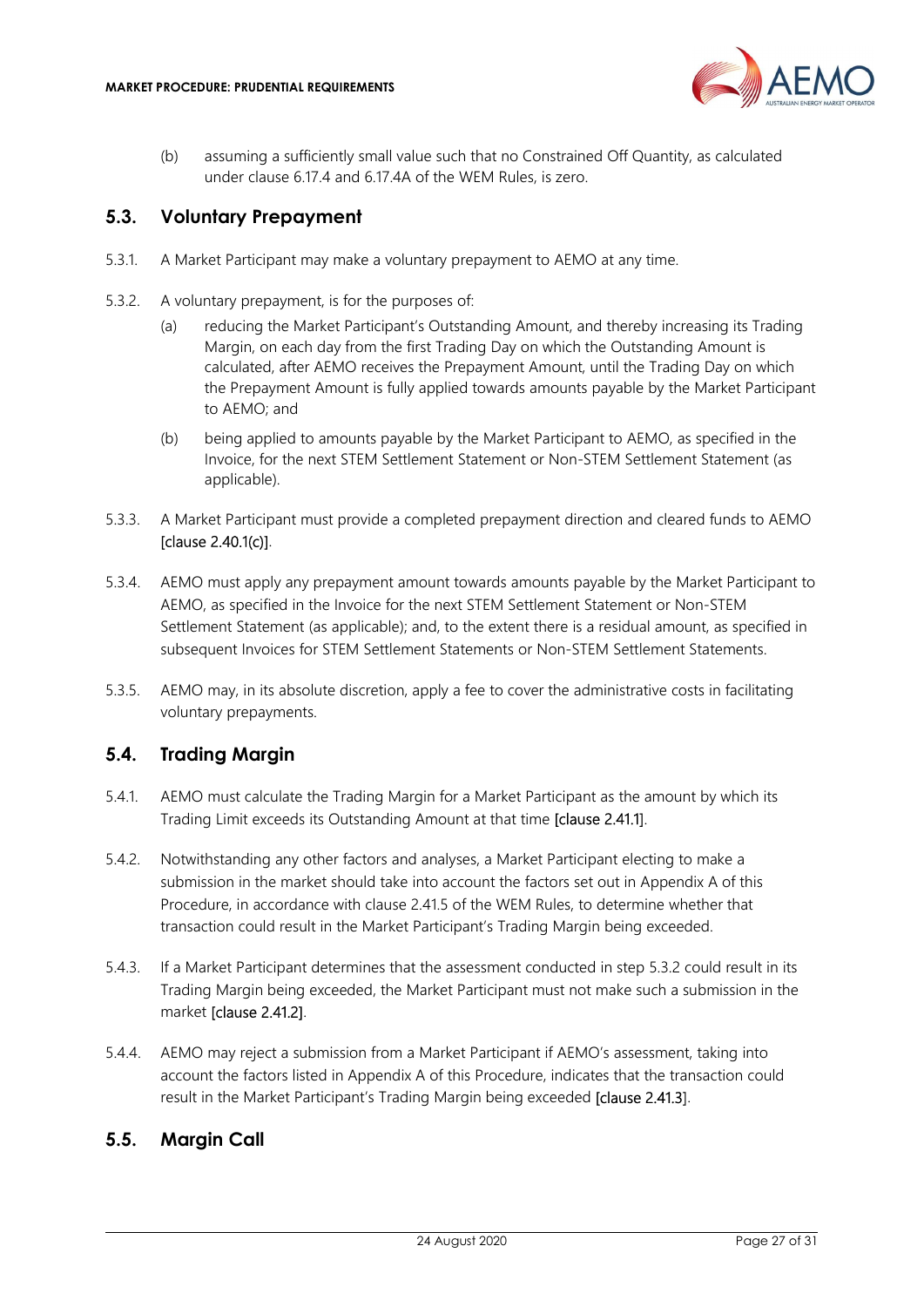

- 5.5.1. On any day that a Market Participant's Trading Margin is less than zero, AEMO may decide to make a Margin Call by issuing a Margin Call Notice in writing **[clause 2.42.1]**.
- 5.5.2. AEMO must specify the following in the Margin Call Notice:
	- (a) The Margin Call amount in accordance with clause 2.42.1 of the WEM Rules. The Margin Call amount is determined as the amount that will increase the Market Participant's Trading Margin to zero, at the time the Margin Call Notice is issued **[clause 2.42.3]**;
	- (b) The date of the Margin Call Notice determined as follows:
		- (i) Where the Margin Call Notice is issued before noon, then the notice is deemed to have been issued the same day; and
		- (ii) Where the Margin Call Notice is issued after noon, then the notice is deemed to have been issued on the next Business Day; and
	- (c) In accordance with clause 2.42.4 of the WEM Rules, the deadline to be outlined in this Procedure, by which the Market Participant must respond to the Margin Call Notice and provide the Margin Call amount, is before noon on the next Business Day following the deemed date of notice.
- 5.5.3. A Market Participant must respond to the Margin Call by:
	- (a) providing a Security Deposit in cleared funds to AEMO, equivalent to the amount of the Margin Call. The Security Deposit must be made in accordance with step 3.8 of this Procedure and clause 2.38.4(b) of the WEM Rules; or
	- (b) providing additional Credit Support in the form of a guarantee or bank undertaking equivalent to the amount of the Margin Call. The guarantee or bank undertaking must be made in accordance with step 3.7 and clause 2.38.4(a) of the WEM Rules [clause 2.42.4].
- 5.5.4. If a Market Participant fails to comply with clause 2.42.4 of the WEM Rules, then a Suspension Event is triggered in relation to Market Participant under clause 9.23.1 of the WEM Rules [clause 2.42.6].
- 5.5.5. AEMO may cancel a Margin Call Notice at any time, by notifying the Market Participant in writing. AEMO reserves the right to issue a further Margin Call Notice on the same grounds that gave rise to the cancelled Margin Call Notice [clause 2.42.5].
- 5.5.6. Where AEMO issues a Margin Call Notice, it must review the Credit Limit of the Market Participant within 30 Business Days after the date on which the Margin Call Notice was issued [clause 2.42.7]. AEMO must review the Credit Limit in accordance with steps 2.2 or 2.3, as applicable.

#### 5.6. Prudential Risk Report

- 5.6.1. AEMO must ensure that the prudential risk report for a Market Participant is updated daily on the 'Market Participant Interface' in WEMS<sup>9</sup>. The prudential risk report must have updated values for the Market Participant's:
	- (a) Unpaid Invoices, after offsetting cleared voluntary prepayments;
	- (b) Outstanding Amount; and

<sup>&</sup>lt;sup>9</sup> Access to the Market Participant Interface in WEMS is only available, upon login, to authorised users nominated by that Market Participant.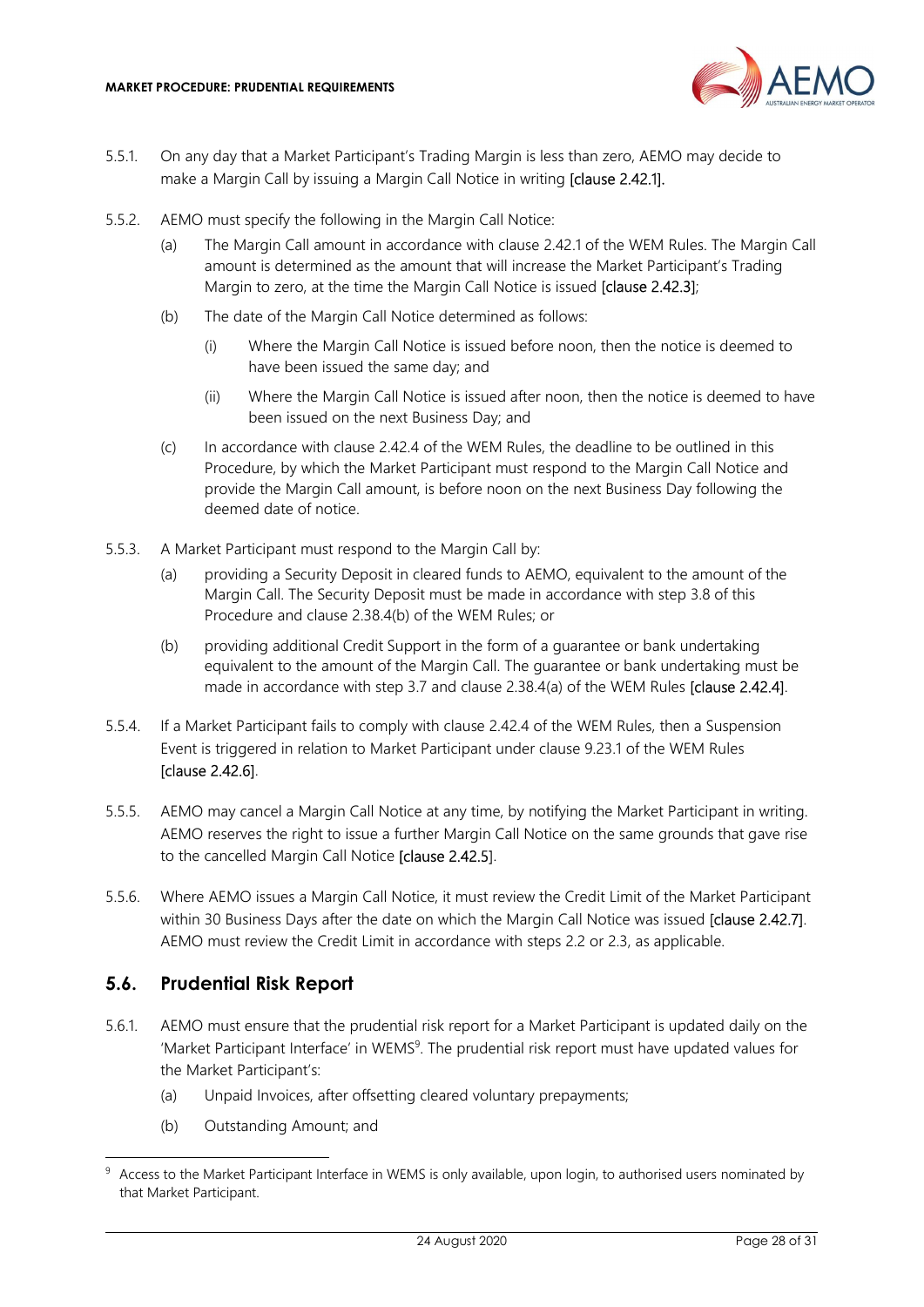

- (c) Trading Margin.
- 5.6.2. Where applicable, AEMO may provide updated values for a Market Participant's Margin Call amount (calculated in step 5.4.2(a)) and estimated exposure (calculated in step 5.1.5).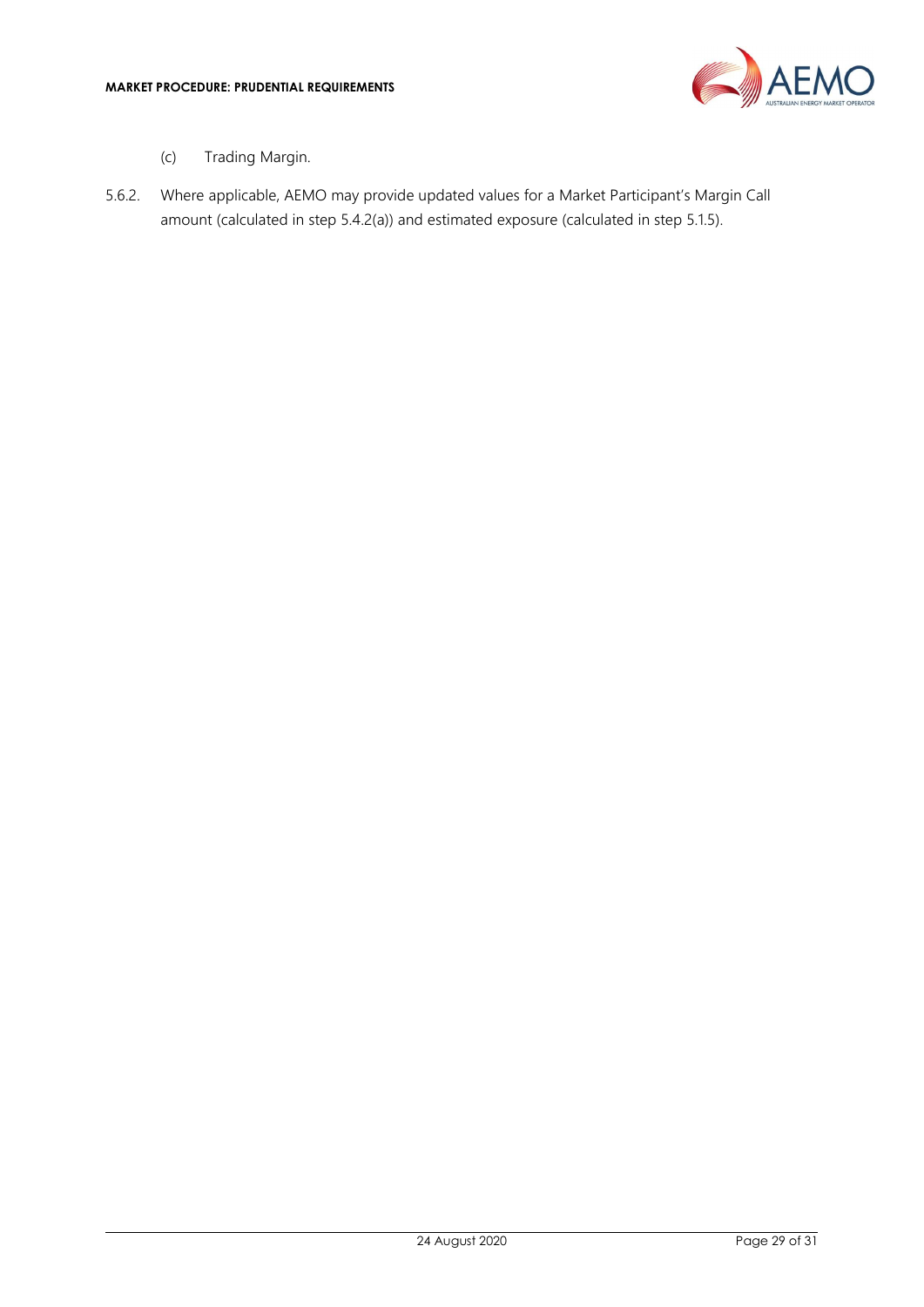

## APPENDIX A. FACTORS TO BE TAKEN INTO ACCOUNT IN DETERMINING THE EXPECTED VALUE OF A TRANSACTION [CLAUSE 2.41.5]

These factors are intended to provide guidance to enable a Market Participant or AEMO to determine the expected value of a transaction that would, were the transaction to be assessed taking into account the expected value factors:

- (a) enable a Market Participant to ascertain that a contemplated transaction could result in the Market Participant's Trading Margin being exceeded and, therefore, that the submission must not be made under clause 2.41.2 of the WEM Rules; or
- (b) enable AEMO to ascertain that a contemplated transaction could result in the Market Participant's Trading Margin being exceeded and therefore that the submission may be rejected under clause 2.41.3 of the WEM Rules.

Where a Market Participant or AEMO is assessing whether a transaction contemplated by a submission could result in a Market Participant's Trading Margin being exceeded, Market Participants and AEMO must:

- (a) Take into account all information that is readily available, making reasonable assumptions and estimates, where necessary, based on the Market Participant's normal commercial position and trading activities and any unusual circumstances that may exist at the time; and
- (b) Arrive at a value, using reasonable estimates of the Market Participant's current and forecast STEM and Non-STEM Settlement exposure, taking into account relevant prevailing, recent and/or anticipated (including but not limited to):
	- (i) Outstanding Amounts, as calculated in clause 2.40.1 of the WEM Rules and the steps in section 5.1 and 5.2 of this Procedure;
	- (ii) transactions in relation to STEM and Non-STEM Settlement;
	- (iii) STEM, Balancing and Reserve Capacity Prices;
	- (iv) Ancillary Service Settlement amount;
	- (v) Reconciliation Settlement amount;
	- (vi) Forced Outages and the applicable refund factor determined in clause 4.26.1 of the WEM Rules; and
	- (vii) material changes in market conditions.

In terms of assessing whether a proposed transaction contemplated by a submission could result in a Market Participant's Trading Margin being exceeded, AEMO would consider it reasonable if, for example:

- (a) A Market Participant used actual Outstanding Amounts and unpaid Invoices when considering the contemplated submission to assess current and expected liabilities arising from transactions in relation to STEM and Non-STEM Settlement;
- (b) A Market Participant used recent actual or average daily, weekly or monthly prices over the preceding three-month period when considering the contemplated submission, to assess current and expected liabilities arising from the STEM, Balancing Market and Reserve Capacity Prices;
- (c) A Market Participant used recent actual or average Ancillary Service and Reconciliation Settlement amounts over the preceding three-month period, when considering the